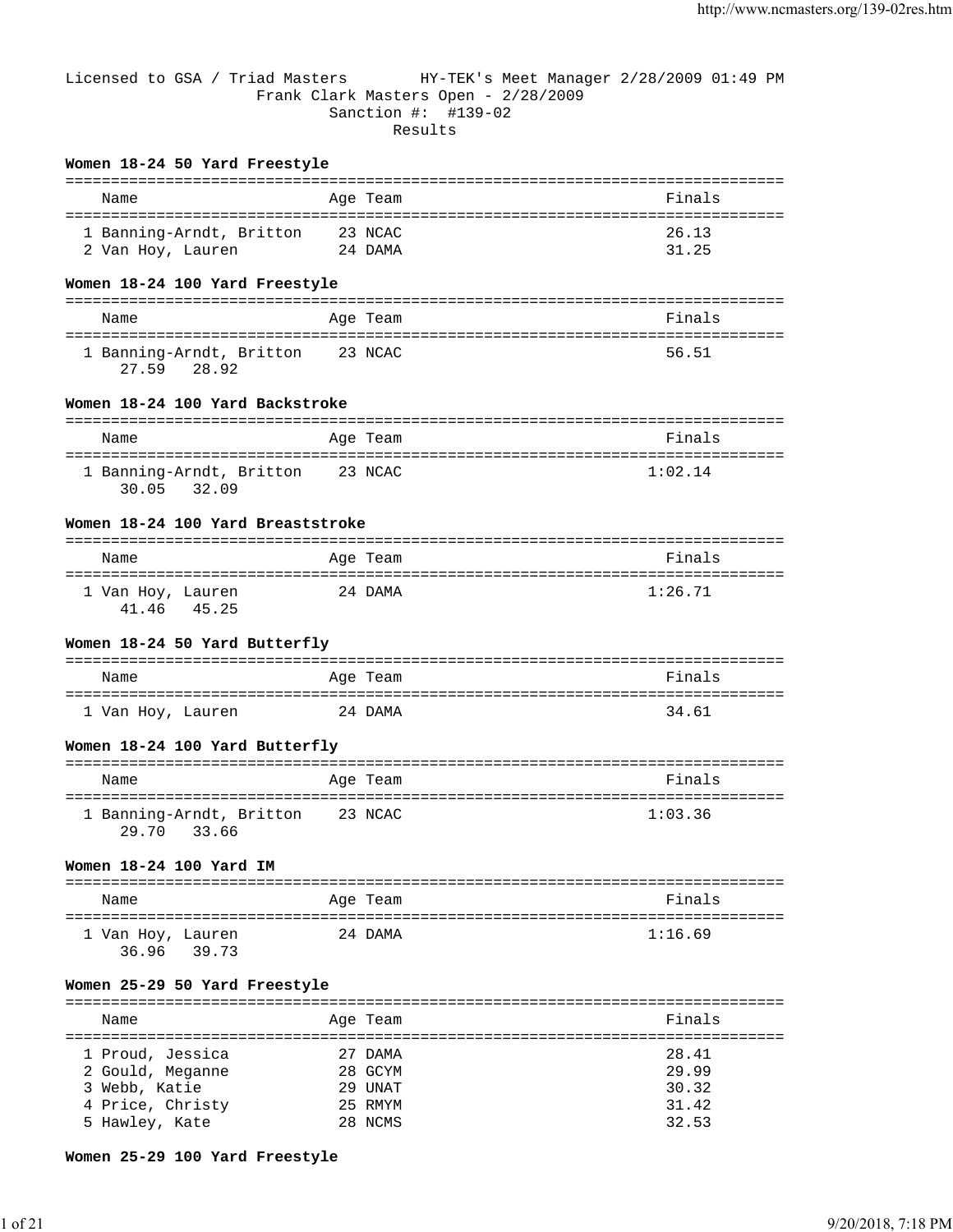| Name                                                                 |                                     | Age Team |                         | Finals   |
|----------------------------------------------------------------------|-------------------------------------|----------|-------------------------|----------|
| 1 Proud, Jessica<br>29.84<br>32.96                                   |                                     | 27 DAMA  |                         | 1:02.80  |
| 2 Webb, Katie<br>31.76<br>35.79                                      |                                     | 29 UNAT  |                         | 1:07.55  |
| 3 Amweg, Meri<br>32.81<br>35.94                                      |                                     | 29 TMS   |                         | 1:08.75  |
| 4 Price, Christy<br>31.81<br>37.38                                   |                                     | 25 RMYM  |                         | 1:09.19  |
| 5 Gould, Meganne<br>33.58 37.16                                      |                                     | 28 GCYM  |                         | 1:10.74  |
| Women 25-29 200 Yard Freestyle                                       |                                     |          |                         |          |
| Name                                                                 |                                     | Age Team |                         | Finals   |
| 1 Webb, Katie<br>33.12 37.84 39.05 38.18                             |                                     | 29 UNAT  |                         | 2:28.19  |
| 2 Greene, Julie<br>37.51 40.84 42.52 41.12                           | 25 GCYM                             |          |                         | 2:41.99  |
| Women 25-29 500 Yard Freestyle                                       |                                     |          |                         |          |
| Name                                                                 |                                     | Age Team |                         | Finals   |
| 1 Webb, Katie                                                        |                                     | 29 UNAT  |                         | 6:35.19  |
| 38.81 40.23 40.27 40.55 40.19 40.32 40.43<br>34.61<br>40.55<br>39.23 |                                     |          |                         |          |
| 2 Hawley, Kate                                                       |                                     | 28 NCMS  |                         | 6:46.26  |
| 35.74 40.38 42.34 41.87 41.55 41.58 41.39 41.07                      |                                     |          |                         |          |
| 39.36<br>40.98<br>-- Price, Christy                                  |                                     | 25 RMYM  |                         | ΝS       |
| Women 25-29 1000 Yard Freestyle                                      |                                     |          |                         |          |
|                                                                      |                                     |          |                         |          |
| Name                                                                 |                                     | Age Team |                         | Finals   |
| 1 Hawley, Kate                                                       |                                     | 28 NCMS  |                         | 13:37.38 |
| 35.98                                                                | 39.98 41.15 41.24 41.82 40.53 41.24 |          |                         | 41.41    |
| 41.79  41.77  41.03<br>41.40                                         |                                     |          | 41.78 41.95 41.60 41.28 |          |
| 41.61 40.71 38.03<br>41.08                                           |                                     |          |                         |          |
| Women 25-29 50 Yard Backstroke                                       |                                     |          |                         |          |
| Name                                                                 |                                     | Age Team |                         | Finals   |
| 1 Proud, Jessica                                                     |                                     | 27 DAMA  |                         | 33.21    |
| 2 Price, Christy                                                     |                                     | 25 RMYM  |                         | 37.13    |
| Women 25-29 100 Yard Backstroke                                      |                                     |          |                         |          |
| Name                                                                 |                                     | Age Team |                         | Finals   |
| 1 Greene, Julie<br>38.35 40.33                                       |                                     | 25 GCYM  |                         | 1:18.68  |
| Women 25-29 200 Yard Backstroke                                      |                                     |          |                         |          |
|                                                                      |                                     |          |                         |          |
| Name                                                                 |                                     | Age Team |                         | Finals   |
| 1 Greene, Julie<br>43.81  45.43  47.23  45.74                        |                                     | 25 GCYM  |                         | 3:02.21  |
|                                                                      |                                     |          |                         |          |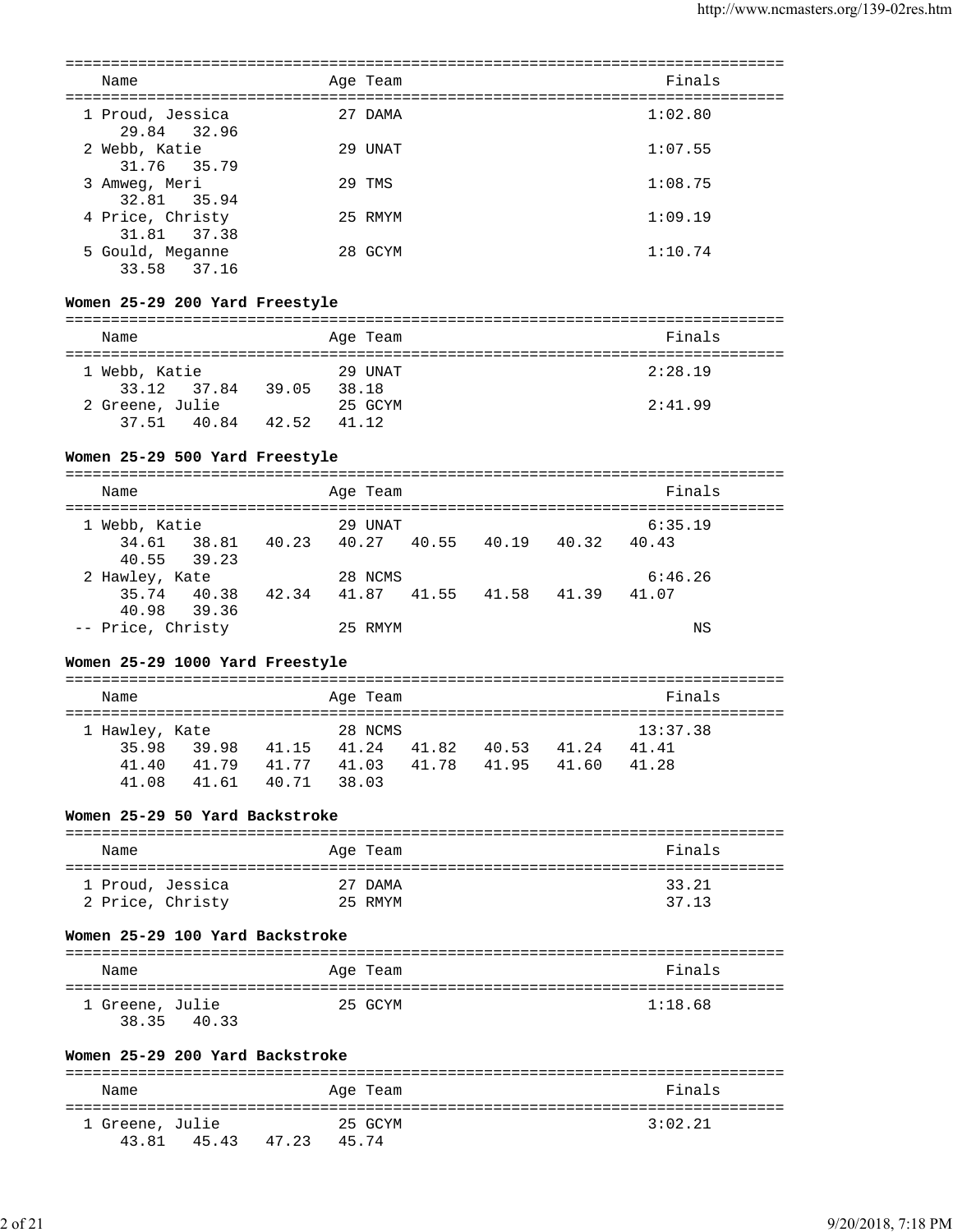## **Women 25-29 50 Yard Breaststroke**

| Name                              | Age Team | Finals  |
|-----------------------------------|----------|---------|
|                                   |          |         |
| 1 Russo, Claire                   | 25 NCMS  | 36.06   |
| 2 Hawley, Kate                    | 28 NCMS  | 43.86   |
| Women 25-29 100 Yard Breaststroke |          |         |
|                                   |          |         |
| Name                              | Age Team | Finals  |
| 1 Russo, Claire                   | 25 NCMS  | 1:18.67 |
| 37.85 40.82                       |          |         |
| 2 Hawley, Kate<br>44.90<br>50.77  | 28 NCMS  | 1:35.67 |
| Women 25-29 50 Yard Butterfly     |          |         |
| Name                              | Age Team | Finals  |
| 1 Gould, Meganne                  | 28 GCYM  | 32.11   |
| 2 Price, Christy                  | 25 RMYM  | 34.66   |
|                                   |          |         |
| Women 25-29 100 Yard Butterfly    |          |         |
|                                   |          |         |
| Name                              | Age Team | Finals  |
| 1 Gould, Meganne                  | 28 GCYM  | 1:14.83 |
| 34.18 40.65                       |          |         |
| 2 Greene, Julie                   | 25 GCYM  | 1:24.14 |
| 40.43<br>43.71                    |          |         |
| Women 25-29 100 Yard IM           |          |         |
|                                   |          |         |
| Name                              | Age Team | Finals  |
| 1 Russo, Claire                   | 25 NCMS  | 1:09.38 |
| 33.28<br>36.10                    |          |         |
| 2 Proud, Jessica                  | 27 DAMA  | 1:12.35 |
| 34.15<br>38.20                    |          |         |
| 3 Amweg, Meri                     | 29 TMS   | 1:17.44 |
| 35.89 41.55                       | 28 GCYM  | 1:20.09 |
| 4 Gould, Meganne<br>37.29 42.80   |          |         |
|                                   |          |         |
| Women 25-29 200 Yard IM           |          |         |
| Name                              | Age Team | Finals  |
| 1 Russo, Claire                   | 25 NCMS  | 2:30.89 |
| 32.22 39.58 44.19 34.90           |          |         |
| 2 Greene, Julie                   | 25 GCYM  | 2:53.22 |
| $38.58$ $42.96$ $51.47$ $40.21$   |          |         |
| Women 30-34 50 Yard Freestyle     |          |         |
| Name                              | Age Team | Finals  |
|                                   |          |         |
| 1 Kennedy, Katie                  | 30 DAMA  | 34.12   |
|                                   |          |         |
| Women 30-34 100 Yard Freestyle    |          |         |
| Name                              | Age Team | Finals  |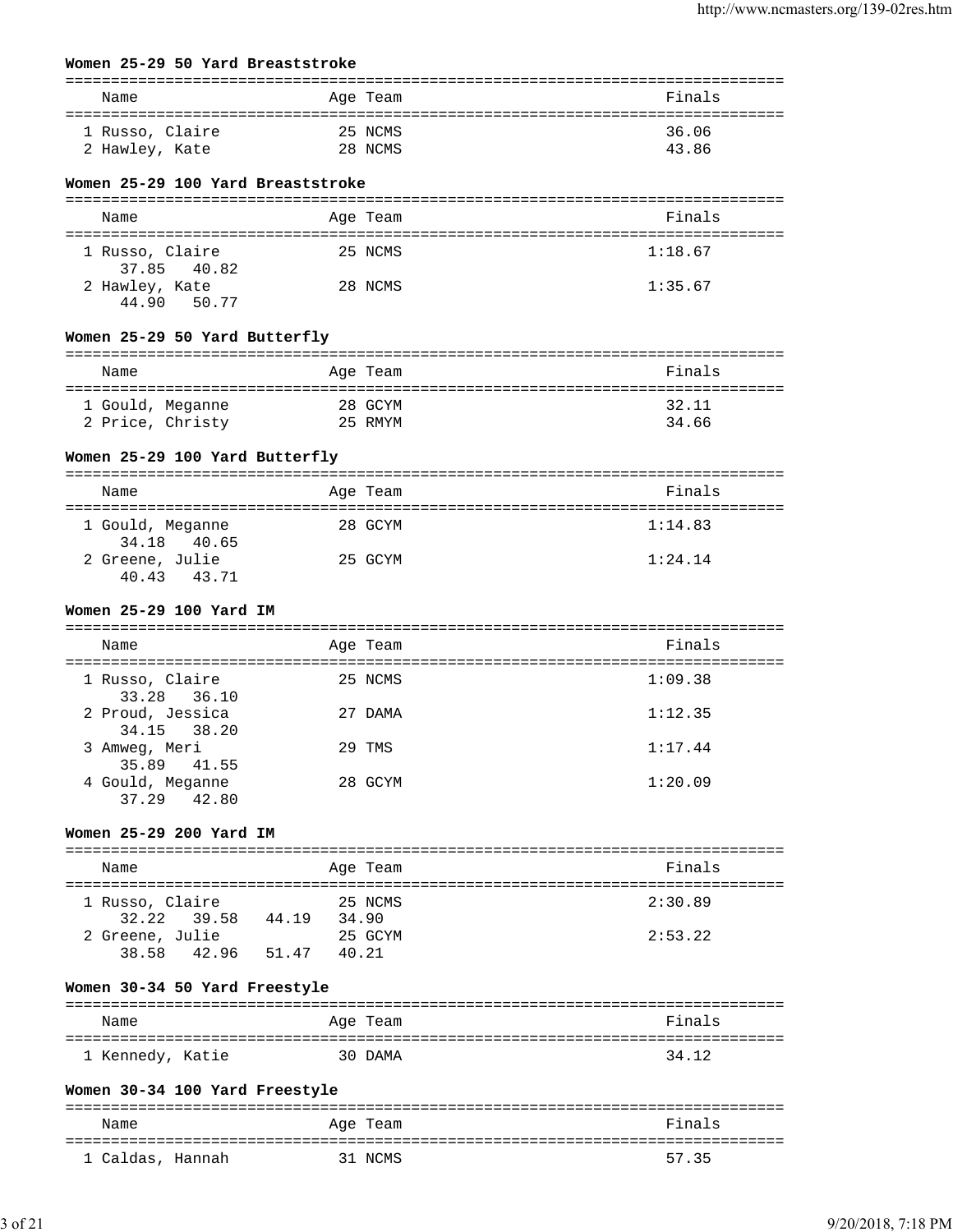| 2 Kennedy, Katie        | 27.65 29.70                   |                                                 | 30 DAMA  |  | 1:19.87 |  |
|-------------------------|-------------------------------|-------------------------------------------------|----------|--|---------|--|
| 35.85                   | 44.02                         |                                                 |          |  |         |  |
|                         |                               | Women 30-34 200 Yard Freestyle                  |          |  |         |  |
| Name                    |                               |                                                 | Age Team |  | Finals  |  |
| 1 Caldas, Hannah        |                               | 29.03 32.22 34.91 40.30                         | 31 NCMS  |  | 2:16.46 |  |
|                         |                               | Women 30-34 500 Yard Freestyle                  |          |  |         |  |
| Name                    |                               |                                                 | Age Team |  | Finals  |  |
|                         | 1 Fritchie, Karen             |                                                 | 31 DAMA  |  | 5:45.60 |  |
|                         | 35.03 34.45                   | 33.03 34.88 34.88 34.97 34.44 34.51 34.36 35.05 |          |  |         |  |
|                         |                               | Women 30-34 100 Yard Breaststroke               |          |  |         |  |
| Name                    |                               |                                                 | Age Team |  | Finals  |  |
|                         |                               |                                                 |          |  |         |  |
| 1 Caldas, Hannah        | 34.38 39.61                   |                                                 | 31 NCMS  |  | 1:13.99 |  |
|                         |                               | Women 30-34 50 Yard Butterfly                   |          |  |         |  |
| Name                    |                               |                                                 | Age Team |  | Finals  |  |
| 1 Caldas, Hannah        |                               | 31 NCMS                                         |          |  | 29.27   |  |
|                         | Women 30-34 200 Yard IM       |                                                 |          |  |         |  |
| Name                    |                               |                                                 | Age Team |  | Finals  |  |
|                         |                               |                                                 |          |  |         |  |
|                         | 1 Fritchie, Karen             |                                                 | 31 DAMA  |  | 2:23.22 |  |
| 2 Caldas, Hannah        |                               | 31.79 37.91 39.74 33.78                         | 31 NCMS  |  | 2:24.31 |  |
|                         | 30.12 36.42                   | 42.80                                           | 34.97    |  |         |  |
|                         | Women 35-39 50 Yard Freestyle |                                                 |          |  |         |  |
| Name                    |                               |                                                 | Age Team |  | Finals  |  |
| 1 Holland, Amy          |                               |                                                 | 37 NCMS  |  | 26.62   |  |
| -- Bunyan, Laura        |                               |                                                 | 38 CWCM  |  | ΝS      |  |
| -- Miles, Kristie       |                               |                                                 | 37 TRYM  |  | SCR     |  |
|                         |                               | Women 35-39 100 Yard Freestyle                  |          |  |         |  |
| Name                    |                               |                                                 | Age Team |  | Finals  |  |
|                         |                               |                                                 |          |  |         |  |
| 1 Braun, Erika<br>26.99 | 29.77                         |                                                 | 37 RAM   |  | 56.76   |  |
| 2 Holland, Amy<br>27.82 | 29.96                         |                                                 | 37 NCMS  |  | 57.78   |  |
| -- Bunyan, Laura        |                               |                                                 | 38 CWCM  |  | ΝS      |  |
| -- Miles, Kristie       |                               |                                                 | 37 TRYM  |  | ΝS      |  |
|                         |                               | Women 35-39 200 Yard Freestyle                  |          |  |         |  |
| Name                    |                               |                                                 | Age Team |  | Finals  |  |
|                         |                               |                                                 |          |  |         |  |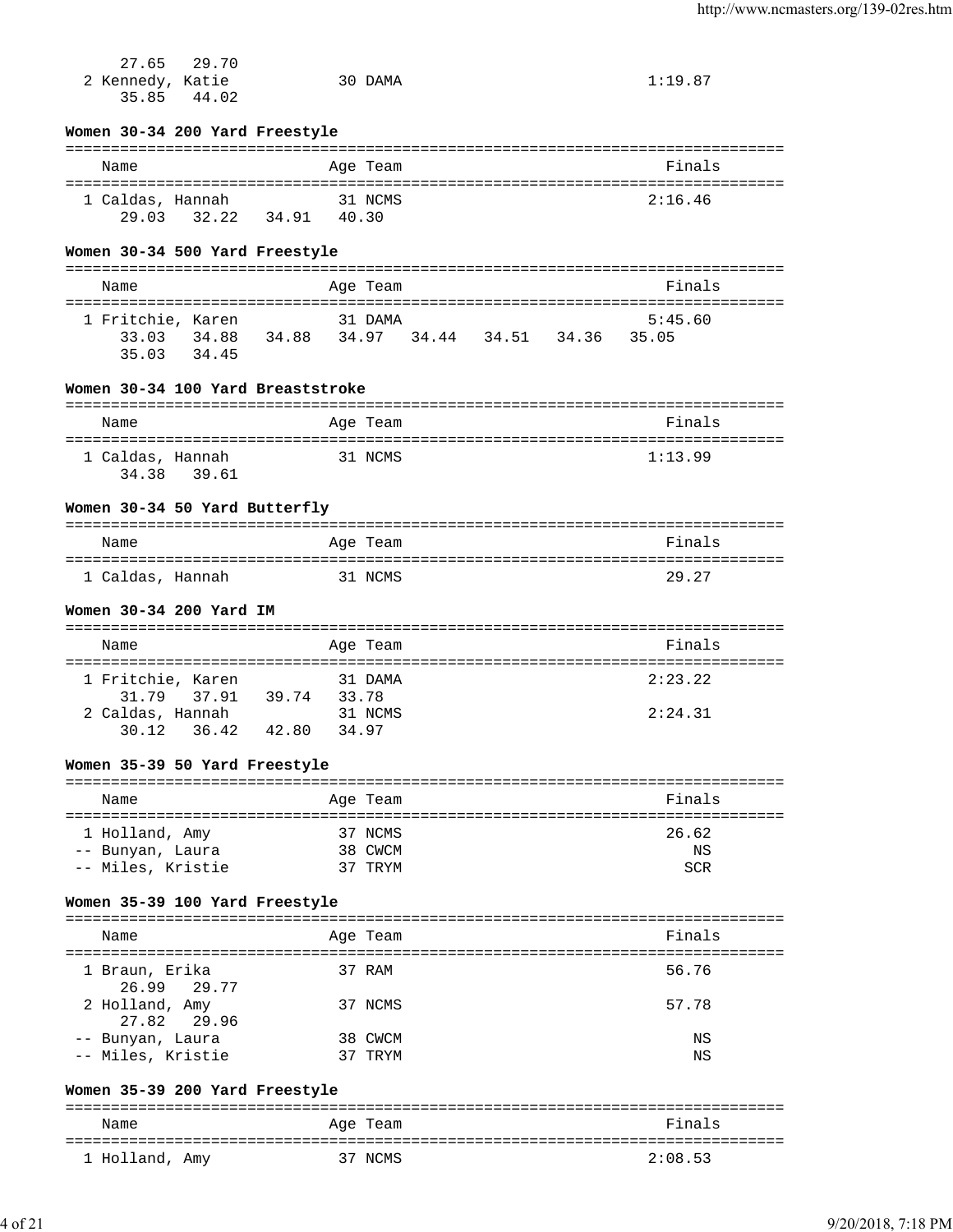28.99 31.93 33.41 34.20

| Name                              |         | ------------------------------------ | Finals                          |
|-----------------------------------|---------|--------------------------------------|---------------------------------|
|                                   |         | Age Team                             |                                 |
| l Lane, Tanya                     |         | 37 NCMS                              | 30.76                           |
| Women 35-39 100 Yard Backstroke   |         |                                      |                                 |
|                                   |         |                                      |                                 |
| Name                              |         | Age Team                             | Finals                          |
| l Lane, Tanya<br>30.90<br>32.42   |         | 37 NCMS                              | 1:03.32                         |
| 2 Braun, Erika<br>30.75 33.45     |         | 37 RAM                               | 1:04.20                         |
| -- Miles, Kristie                 | 37 TRYM |                                      | ΝS                              |
| Women 35-39 50 Yard Breaststroke  |         |                                      |                                 |
| Name                              |         | Age Team                             | Finals                          |
|                                   |         |                                      |                                 |
| 1 Lane, Tanya<br>-- Bunyan, Laura |         | 37 NCMS<br>38 CWCM                   | 32.86<br>ΝS                     |
|                                   |         |                                      |                                 |
| Women 35-39 100 Yard Breaststroke |         |                                      | : = = = = = = = = = = = = = = = |
| Name<br>===================       |         | Age Team<br>:================        | Finals<br>===================   |
| 1 Lane, Tanya<br>34.01 38.52      |         | 37 NCMS                              | 1:12.53                         |
| 2 Braun, Erika<br>35.38 39.81     |         | 37 RAM                               | 1:15.19                         |
| -- Bunyan, Laura                  |         | 38 CWCM                              | ΝS                              |
| Women 35-39 50 Yard Butterfly     |         |                                      |                                 |
| Name                              |         | Age Team                             | Finals                          |
| -- Bunyan, Laura                  |         | 38 CWCM                              | ΝS                              |
| Women 35-39 100 Yard Butterfly    |         |                                      |                                 |
| Name                              |         | Age Team                             | Finals                          |
| 1 Holland, Amy                    |         | 37 NCMS                              | 1:04.83                         |
| 30.41 34.42                       |         |                                      |                                 |
| Women 35-39 200 Yard IM           |         |                                      |                                 |
| Name                              |         | Age Team                             | Finals                          |
| 1 Braun, Erika                    |         | 37 RAM                               | 2:22.04                         |
| 35.35 43.70 33.61<br>29.38        |         |                                      |                                 |
| Women 40-44 50 Yard Freestyle     |         |                                      |                                 |
| Name                              |         | Age Team                             | Finals                          |
|                                   |         |                                      | ====================            |

**Women 40-44 100 Yard Freestyle** ===============================================================================

1 Brock, Cherie 40 NCMS 39.07

| Name<br>____ | $- -$<br>$\sim$ $\sim$<br>$A$ u $\vdash$<br>eall<br>___ | $\sim$<br>---       |
|--------------|---------------------------------------------------------|---------------------|
| ---          |                                                         | ___<br>____________ |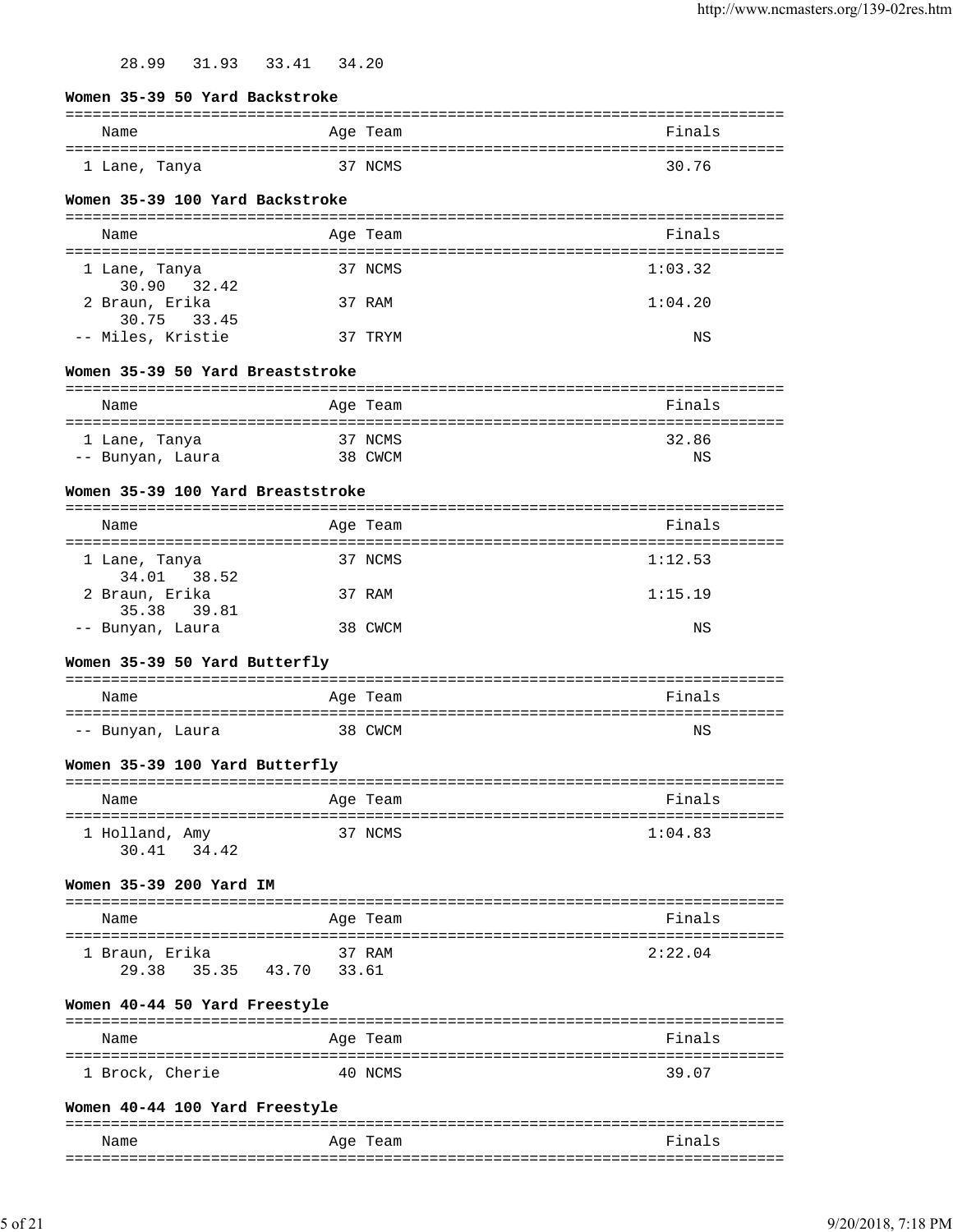| 1 Brock, Cherie<br>42.31 44.79             |        | 40 NCMS  |                                                     | 1:27.10 |
|--------------------------------------------|--------|----------|-----------------------------------------------------|---------|
| Women 40-44 50 Yard Backstroke             |        |          |                                                     |         |
| Name                                       |        | Age Team |                                                     | Finals  |
| 1 Brock, Cherie                            |        | 40 NCMS  |                                                     | 45.19   |
| Women 40-44 50 Yard Butterfly              |        |          |                                                     |         |
| Name                                       |        | Age Team |                                                     | Finals  |
| 1 Brock, Cherie                            |        | 40 NCMS  |                                                     | 44.79   |
| Women 45-49 50 Yard Freestyle              |        |          |                                                     |         |
| Name                                       |        | Age Team |                                                     | Finals  |
| 1 Tiska, Patty                             | 49 TMS |          |                                                     | 31.13   |
| Women 45-49 100 Yard Freestyle             |        |          |                                                     |         |
| Name                                       |        | Age Team |                                                     | Finals  |
|                                            |        |          |                                                     |         |
| 1 Frith, Jennifer<br>45.33 49.98           | 46 TMS |          |                                                     | 1:35.31 |
| Women 45-49 500 Yard Freestyle             |        |          |                                                     |         |
| Name                                       |        | Age Team |                                                     | Finals  |
| 1 Frith, Jennifer 46 TMS<br>48.02<br>59.26 |        |          | 56.27   58.48   1:00.15   59.68   1:00.37   1:00.02 | 9:42.96 |
| Women 45-49 50 Yard Butterfly              |        |          |                                                     |         |
| Name                                       |        | Age Team |                                                     | Finals  |
| 1 Tiska, Patty                             |        | 49 TMS   |                                                     | 35.61   |
| Women 45-49 100 Yard IM                    |        |          |                                                     |         |
| Name                                       |        | Age Team |                                                     | Finals  |
| 1 Tiska, Patty<br>38.68<br>46.90           |        | 49 TMS   |                                                     | 1:25.58 |
| Women 50-54 50 Yard Freestyle              |        |          |                                                     |         |
| Name                                       |        | Age Team |                                                     | Finals  |
| 1 Castro, Paige                            |        | 52 NCMS  |                                                     | 36.05   |
| 2 Leach, Debbie                            |        | 54 TMS   |                                                     | 38.90   |
| Women 50-54 100 Yard Freestyle             |        |          |                                                     |         |
| Name                                       |        | Age Team |                                                     | Finals  |
| 1 Leach, Debbie<br>44.29<br>46.81          |        | 54 TMS   |                                                     | 1:31.10 |

# **Women 50-54 1000 Yard Freestyle**

#### ===============================================================================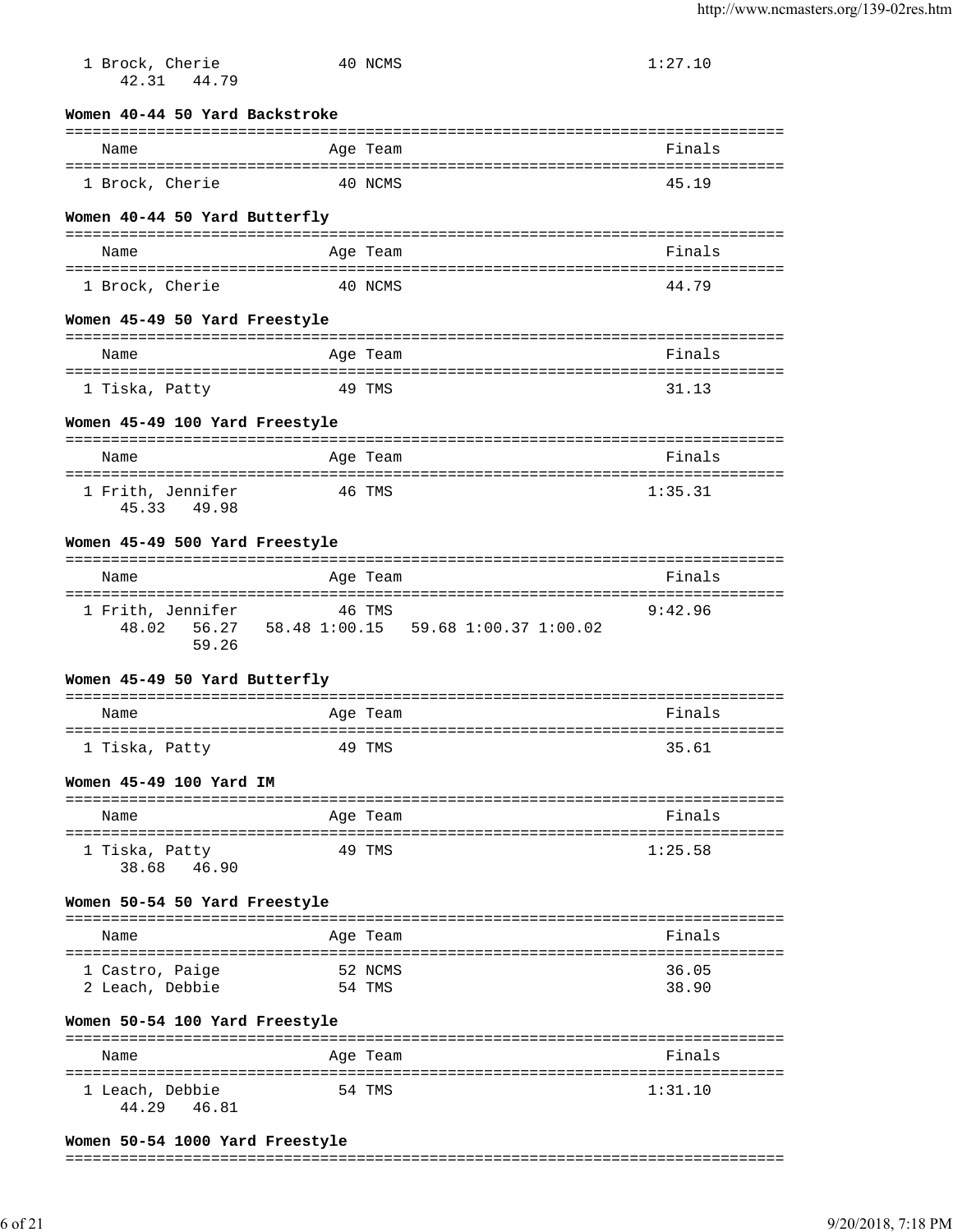| Name                                                        |                                    |                                                            | Age Team |                   |       | Finals                 |
|-------------------------------------------------------------|------------------------------------|------------------------------------------------------------|----------|-------------------|-------|------------------------|
| ======================<br>1 Castro, Paige<br>50.75<br>52.51 | 51.31 49.32<br>49.94               | 41.00  45.45  48.47  48.53  49.37  49.22<br>51.51<br>45.03 | 52 NCMS  | 52.48 49.97 54.08 | 49.81 | 16:29.00<br>49.31      |
| Women 50-54 50 Yard Backstroke                              |                                    |                                                            |          |                   |       |                        |
| Name                                                        |                                    |                                                            | Age Team |                   |       | Finals                 |
|                                                             | 1 Richardson, Anita                |                                                            | 53 NCMS  |                   |       | 46.88                  |
| Women 50-54 100 Yard Backstroke                             |                                    |                                                            |          |                   |       |                        |
| Name                                                        |                                    |                                                            | Age Team |                   |       | Finals                 |
|                                                             |                                    |                                                            |          |                   |       |                        |
|                                                             | 1 Richardson, Anita<br>51.79 52.30 |                                                            | 53 NCMS  |                   |       | 1:44.09                |
| Women 50-54 200 Yard Backstroke                             |                                    |                                                            |          |                   |       |                        |
| Name                                                        |                                    |                                                            | Age Team |                   |       | Finals                 |
| 52.35                                                       | 1 Richardson, Anita                | 55.93 57.93 56.10                                          | 53 NCMS  |                   |       | 3:42.31                |
| Women 50-54 100 Yard Breaststroke                           |                                    |                                                            |          |                   |       |                        |
| Name                                                        |                                    |                                                            | Age Team |                   |       | Finals                 |
| -- Leach, Debbie                                            |                                    |                                                            | 54 TMS   |                   |       | NS                     |
| Women 50-54 100 Yard IM                                     |                                    |                                                            |          |                   |       |                        |
| Name                                                        |                                    |                                                            | Age Team |                   |       | Finals                 |
| 1 Leach, Debbie<br>51.75                                    | 51.62                              |                                                            | 54 TMS   |                   |       | 1:43.37                |
| -- Castro, Paige                                            |                                    |                                                            | 52 NCMS  |                   |       | ΝS                     |
| Women 60-64 50 Yard Freestyle                               |                                    |                                                            |          |                   |       |                        |
| Name                                                        |                                    |                                                            | Age Team |                   |       | Finals<br>========     |
| 1 Godwin, Margaret                                          |                                    |                                                            | 60 RMYM  |                   |       | 35.10                  |
| Women 60-64 50 Yard Backstroke                              |                                    |                                                            |          |                   |       |                        |
| Name                                                        |                                    |                                                            | Age Team |                   |       | Finals                 |
| 1 Godwin, Margaret                                          |                                    |                                                            | 60 RMYM  |                   |       | 45.21                  |
| Women 60-64 100 Yard Backstroke                             |                                    |                                                            |          |                   |       |                        |
| Name                                                        |                                    |                                                            | Age Team |                   |       | Finals                 |
| ==========================<br>1 Godwin, Margaret<br>49.80   | 50.64                              | ----------                                                 | 60 RMYM  |                   |       | ===========<br>1:40.44 |
| Women 60-64 50 Yard Breaststroke                            |                                    |                                                            |          |                   |       |                        |
| Name                                                        |                                    |                                                            | Age Team |                   |       | Finals                 |

1 Godwin, Margaret 60 RMYM 47.52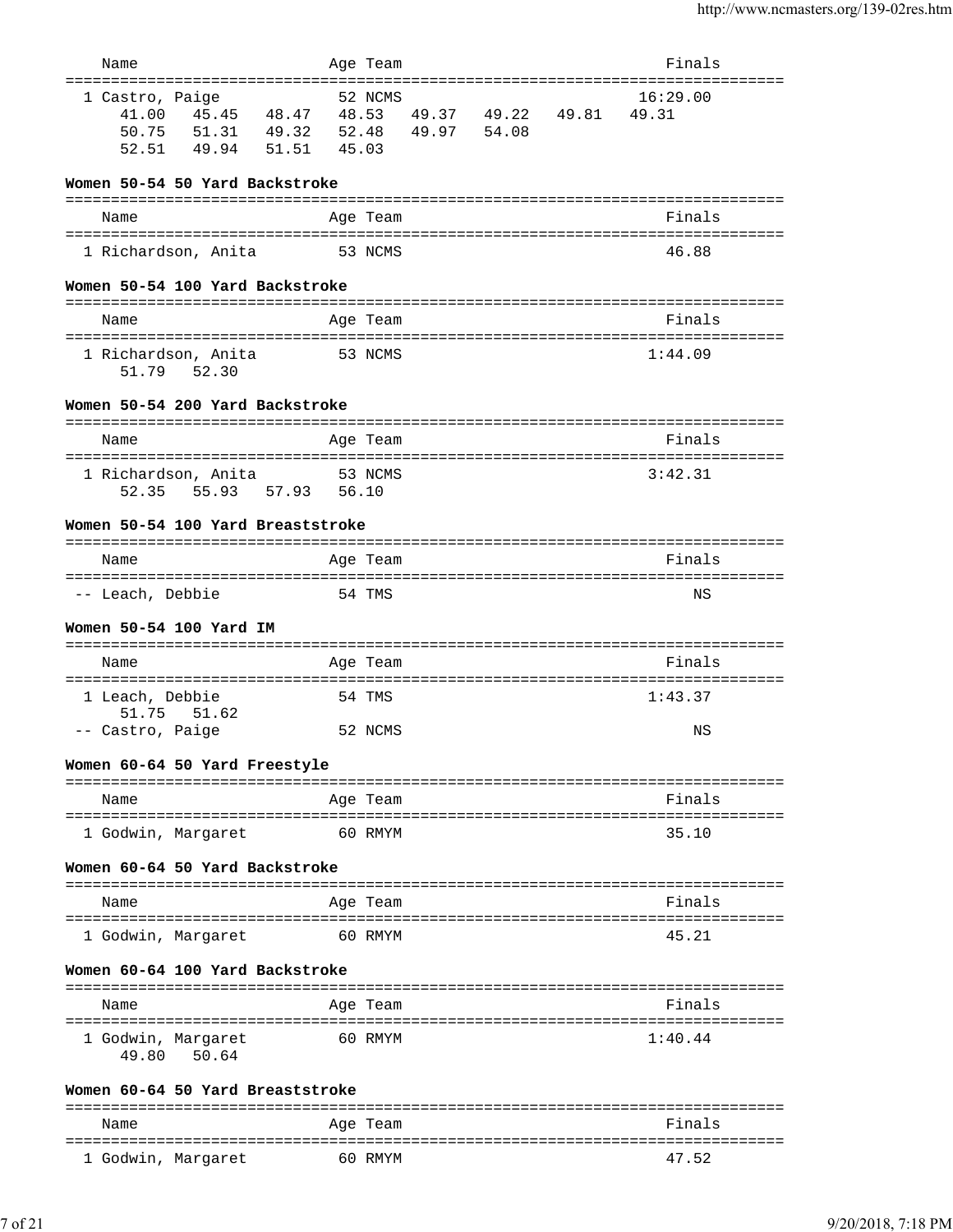| Women 65-69 100 Yard Freestyle                               |                            |         |
|--------------------------------------------------------------|----------------------------|---------|
| Name                                                         | Age Team                   | Finals  |
| 1 Hovey, Mary Anna<br>48.50 53.96                            | 65 NCMS                    | 1:42.46 |
| Women 65-69 200 Yard Freestyle                               |                            |         |
| Name                                                         | Age Team                   | Finals  |
|                                                              |                            |         |
| 1 Hovey, Mary Anna<br>48.36 55.21 58.32 57.72                | 65 NCMS                    | 3:39.61 |
| Women 65-69 100 Yard Backstroke                              |                            |         |
| Name                                                         | Age Team                   | Finals  |
| 1 Hovey, Mary Anna<br>55.44 1:01.71                          | 65 NCMS                    | 1:57.15 |
| Women 65-69 100 Yard IM                                      |                            |         |
| Name                                                         | Age Team                   | Finals  |
| 1 Hovey, Mary Anna<br>55.01 57.80                            | 65 NCMS                    | 1:52.81 |
| Women 65-69 200 Yard IM                                      |                            |         |
| Name                                                         | Age Team                   | Finals  |
| 1 Hovey, Mary Anna<br>56.12 1:01.44 1:17.06 1:01.36          | 65 NCMS                    | 4:15.98 |
| Men 18-24 50 Yard Freestyle                                  |                            |         |
| Name                                                         | Age Team                   | Finals  |
| 1 Bain, Kyle                                                 | 24 RMYM                    | 22.86   |
| 2 Leach, Carson                                              | 24 TMS                     | 26.09   |
| Men 18-24 100 Yard Freestyle                                 |                            |         |
| ========================<br>Name                             | ==============<br>Aqe Team | Finals  |
| =======================<br>1 Leach, Carson<br>29.52<br>32.30 | 24 TMS                     | 1:01.82 |
| 2 Haiducek, Dale<br>28.69<br>33.77                           | 24 NCMS                    | 1:02.46 |
| -- Bain, Kyle                                                | 24 RMYM                    | ΝS      |
| Men 18-24 200 Yard Freestyle                                 |                            |         |
| Name                                                         | Aqe Team                   | Finals  |
| ===================================                          |                            |         |
| 1 Haiducek, Dale<br>36.27<br>30.50                           | 24 NCMS<br>39.15<br>41.34  | 2:27.26 |
| Men 18-24 500 Yard Freestyle                                 |                            |         |
| Name                                                         | Age Team                   | Finals  |

| Name         | Age Team | Finals  |
|--------------|----------|---------|
| 1 Bain, Kyle | 24 RMYM  | 5:40.44 |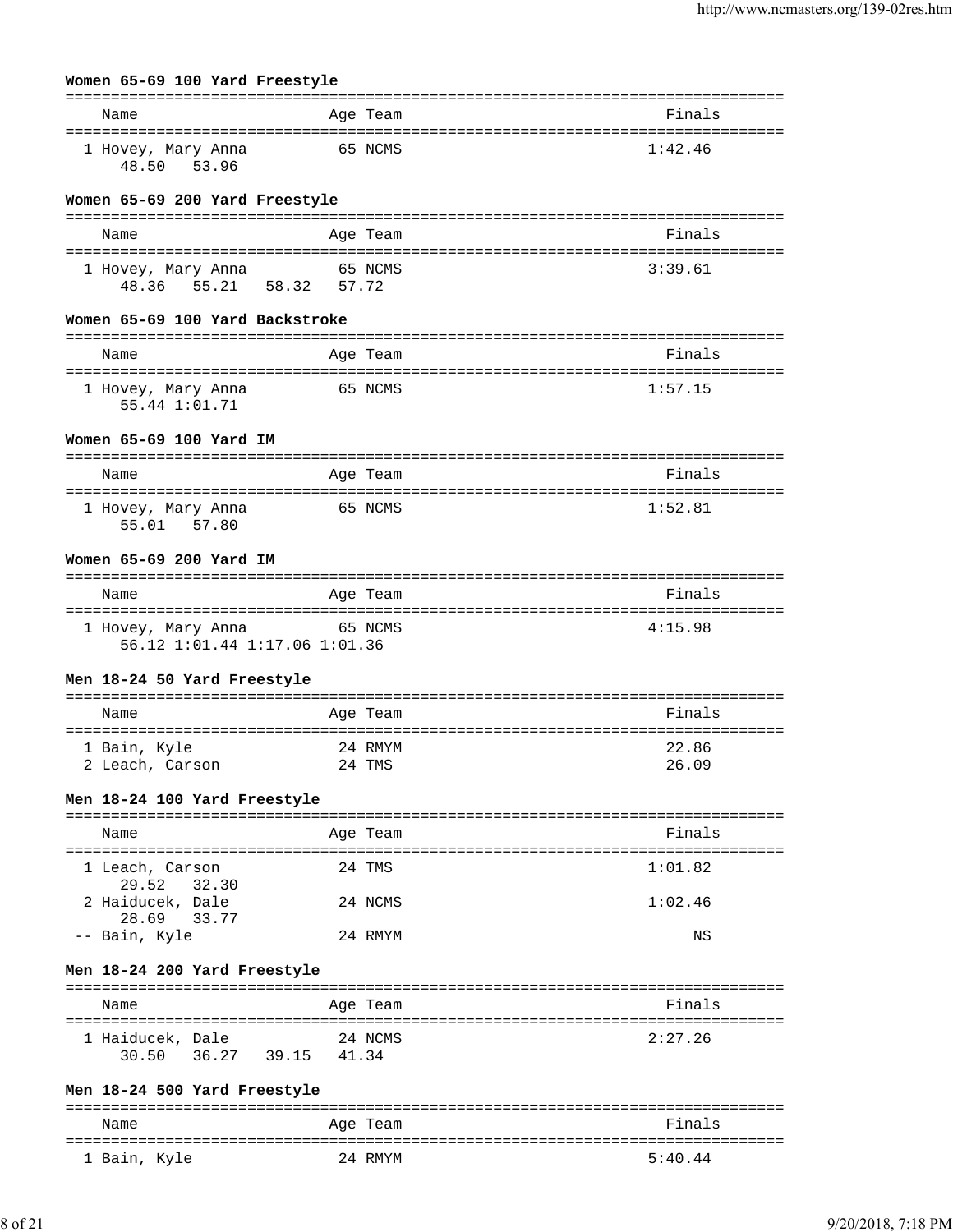| 30.78<br>34.86<br>2 Leach, Carson   | 33.93<br>33.12 |                         |        | 24 TMS             | 34.43 34.45 34.25 34.55 35.07             | 35.00<br>7:07.31             |
|-------------------------------------|----------------|-------------------------|--------|--------------------|-------------------------------------------|------------------------------|
| 35.78<br>45.19                      | 40.22<br>41.89 | 42.64 43.97             |        |                    | 43.81 44.31 44.56                         | 44.94                        |
| Men 18-24 100 Yard Breaststroke     |                |                         |        |                    |                                           |                              |
| Name                                |                |                         |        | Age Team           |                                           | Finals                       |
|                                     |                |                         |        |                    |                                           |                              |
| 1 Leach, Carson<br>36.53 42.15      |                |                         |        | 24 TMS             |                                           | 1:18.68                      |
| Men 18-24 50 Yard Butterfly         |                |                         |        |                    |                                           |                              |
| Name                                |                |                         |        | Age Team           |                                           | Finals                       |
| 1 Bain, Kyle                        |                |                         |        | 24 RMYM            |                                           | 25.68                        |
| Men 18-24 200 Yard IM               |                |                         |        |                    |                                           |                              |
| Name                                |                |                         |        | Age Team           |                                           | Finals                       |
| 1 Haiducek, Dale                    |                |                         |        | 24 NCMS            |                                           | 2:45.41                      |
| 31.55                               |                | 43.65 48.76 41.45       |        |                    |                                           |                              |
| Men 25-29 50 Yard Freestyle         |                |                         |        |                    |                                           |                              |
| Name                                |                |                         |        | Age Team           |                                           | Finals                       |
|                                     |                |                         |        |                    |                                           |                              |
| 1 Shuford, Adam<br>3 Caruth, Joseph |                |                         |        | 27 HARY<br>27 NCMS |                                           | 24.57<br>26.20               |
| 4 Shue, Billy                       |                |                         | 25 CSM |                    |                                           | 34.10                        |
| -- Mikrut, Joel                     |                |                         |        | 26 MAC             |                                           | ΝS                           |
| Men 25-29 100 Yard Freestyle        |                |                         |        |                    |                                           |                              |
| Name                                |                |                         |        | Age Team           |                                           | Finals                       |
| 1 Shuford, Adam                     |                |                         |        | 27 HARY            |                                           | 55.50                        |
| 25.83 29.67<br>-- Mikrut, Joel      |                |                         |        | 26 MAC             |                                           | ΝS                           |
|                                     |                |                         |        |                    |                                           |                              |
| Men 25-29 200 Yard Freestyle        |                |                         |        |                    |                                           |                              |
| Name                                |                |                         |        | Age Team           |                                           | Finals                       |
| 1 Caruth, Joseph                    |                |                         |        | 27 NCMS            |                                           | 2:09.99                      |
|                                     |                | 28.17 32.31 35.15 34.36 |        |                    |                                           |                              |
| Men 25-29 500 Yard Freestyle        |                |                         |        |                    |                                           |                              |
| Name                                |                |                         |        | Age Team           |                                           | Finals                       |
| 1 Eudailey, Josh                    |                |                         |        | 26 NCMS            |                                           | 7:03.04                      |
|                                     |                |                         |        |                    | 35.45 39.95 42.12 43.37 44.16 43.56 44.78 | 45.07                        |
| 44.68                               | 39.90          |                         |        |                    |                                           |                              |
| Men 25-29 1000 Yard Freestyle       |                |                         |        |                    |                                           |                              |
| Name                                |                |                         |        | Age Team           |                                           | Finals                       |
| 1 Eudailev. Josh                    |                | 26 NCMS                 |        |                    |                                           | ================<br>14:30.59 |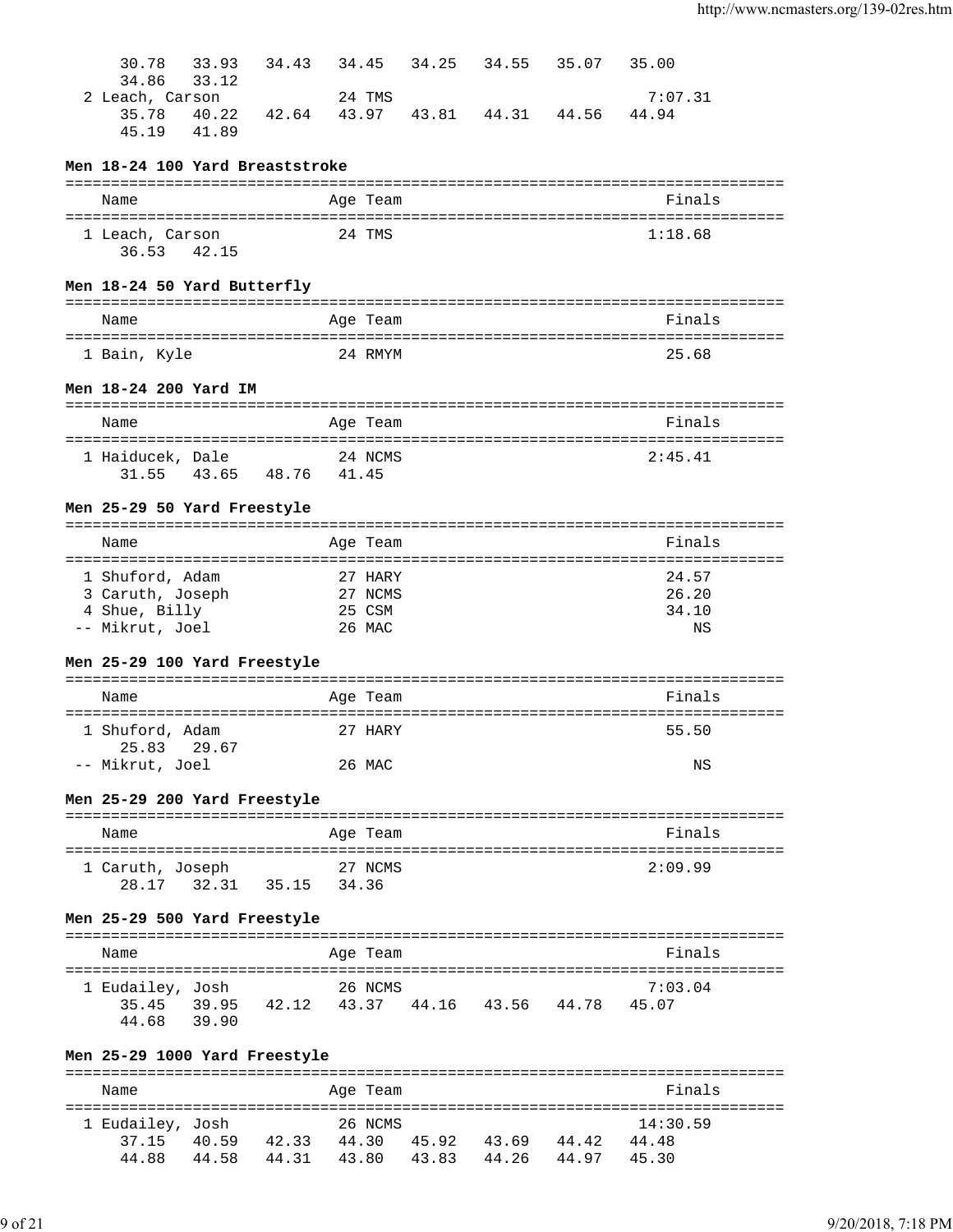44.72 44.29 43.84 38.93

| Men 25-29 50 Yard Backstroke                         |                   |          |                                    |
|------------------------------------------------------|-------------------|----------|------------------------------------|
| Name                                                 |                   | Age Team | ========================<br>Finals |
| 1 Shuford, Adam<br>2 Shue, Billy                     | 25 CSM            | 27 HARY  | 32.65<br>42.47                     |
| Men 25-29 200 Yard Backstroke                        |                   |          |                                    |
| Name                                                 |                   | Age Team | Finals                             |
| 1 Caruth, Joseph<br>39.45                            | 41.95 42.64 42.79 | 27 NCMS  | 2:46.83                            |
| Men 25-29 50 Yard Breaststroke                       |                   |          |                                    |
| Name                                                 |                   | Age Team | Finals                             |
| 1 Shue, Billy<br>-- Mikrut, Joel                     | 25 CSM<br>26 MAC  |          | 43.44<br>NS                        |
| Men 25-29 100 Yard Breaststroke                      |                   |          |                                    |
| Name                                                 |                   | Age Team | Finals                             |
| 1 Shue, Billy                                        |                   | 25 CSM   | 1:34.96                            |
| 44.98 49.98<br>-- Mikrut, Joel                       |                   | 26 MAC   | ΝS                                 |
| Men 25-29 50 Yard Butterfly                          |                   |          |                                    |
| Name                                                 |                   | Age Team | Finals                             |
| 1 Shuford, Adam                                      |                   | 27 HARY  | 31.13                              |
| Men 25-29 100 Yard Butterfly                         |                   |          |                                    |
| Name                                                 |                   | Age Team | Finals                             |
| 1 Eudailey, Josh<br>42.51 48.35                      |                   | 26 NCMS  | 1:30.86                            |
| Men 25-29 100 Yard IM                                |                   |          |                                    |
| Name                                                 |                   | Age Team | Finals                             |
| 1 Shuford, Adam                                      |                   | 27 HARY  | 1:06.04                            |
| 29.86<br>36.18<br>2 Eudailey, Josh<br>41.80<br>40.81 |                   | 26 NCMS  | 1:22.61                            |
| 3 Shue, Billy<br>44.47 45.88                         |                   | 25 CSM   | 1:30.35                            |
| Men 25-29 200 Yard IM                                |                   |          |                                    |
| Name                                                 |                   | Age Team | Finals                             |
| 1 Eudailey, Josh                                     | 51.55<br>40.84    | 26 NCMS  | 2:59.13                            |

# **Men 30-34 100 Yard Freestyle**

| $  -$ | ------------ | ___<br>---------- |
|-------|--------------|-------------------|
| Name  | ⊣u⊢          |                   |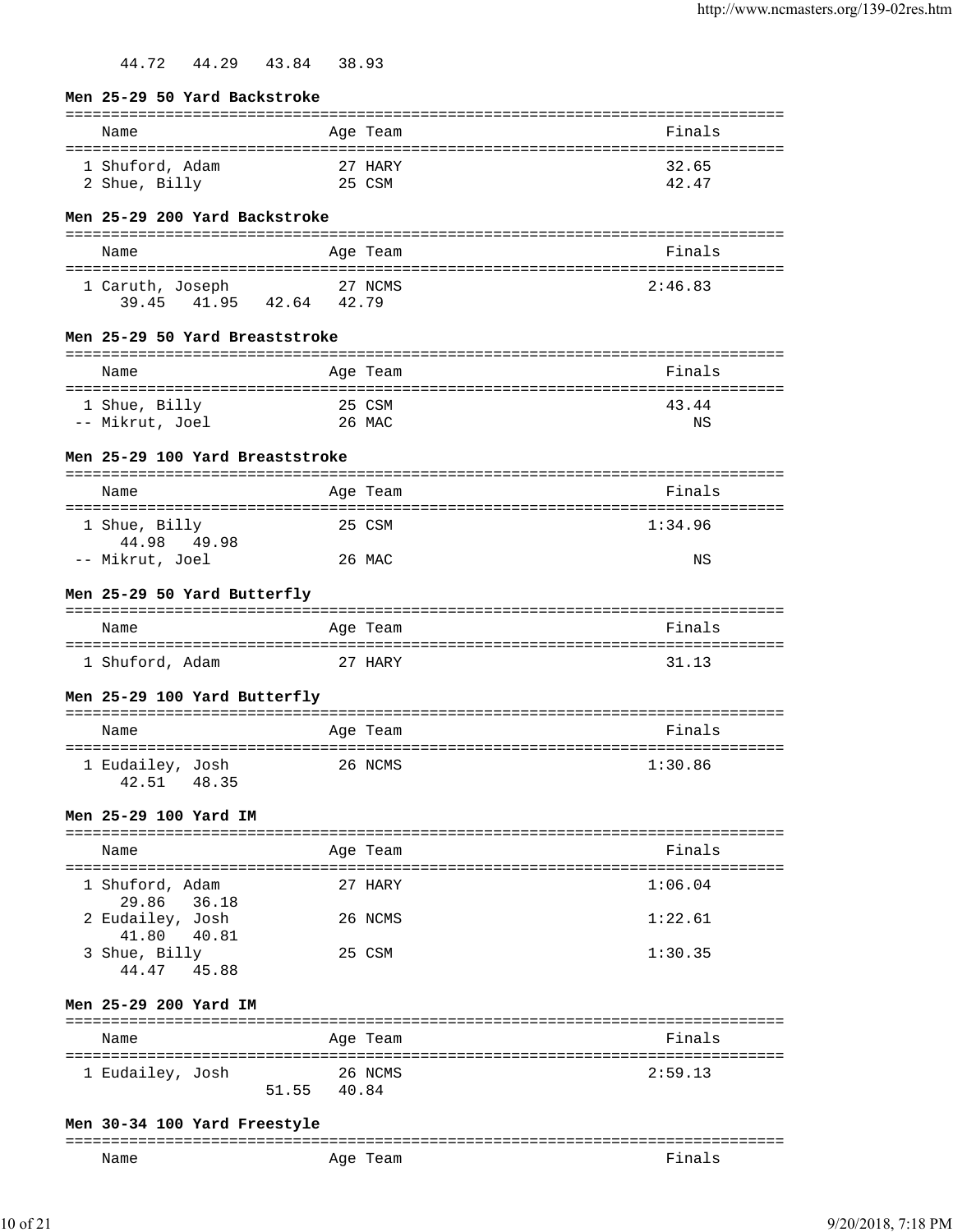| 1 Cromer, Steve<br>23.66<br>25.36                                     | 30 NCMS  |                                     | 49.02                                           |  |
|-----------------------------------------------------------------------|----------|-------------------------------------|-------------------------------------------------|--|
| Men 30-34 200 Yard Freestyle                                          |          |                                     |                                                 |  |
| Name                                                                  | Age Team |                                     | Finals                                          |  |
|                                                                       |          |                                     |                                                 |  |
| 1 Cromer, Steve<br>25.20 27.44 27.98 27.71                            | 30 NCMS  |                                     | 1:48.33                                         |  |
| 2 Parr, Derek                                                         | 34 NCMS  |                                     | 2:13.28                                         |  |
| 29.25 33.81 35.89 34.33                                               |          |                                     |                                                 |  |
| Men 30-34 500 Yard Freestyle                                          |          |                                     |                                                 |  |
| Name                                                                  | Age Team |                                     | Finals                                          |  |
| =====================================                                 |          | ----------------------------------- |                                                 |  |
| 1 Parr, Derek                                                         | 34 NCMS  |                                     | 6:06.57                                         |  |
| 32.01  36.10  36.95  38.39  37.56  38.48  37.58  38.20<br>37.29 34.01 |          |                                     |                                                 |  |
| Men 30-34 50 Yard Breaststroke                                        |          |                                     |                                                 |  |
|                                                                       |          |                                     | Finals                                          |  |
| Name                                                                  | Age Team |                                     |                                                 |  |
| 1 Parr, Derek                                                         | 34 NCMS  |                                     | 32.46                                           |  |
| Men 30-34 200 Yard IM                                                 |          |                                     |                                                 |  |
|                                                                       |          |                                     |                                                 |  |
| Name<br>====================================                          | Age Team |                                     | Finals<br>------------------------------------- |  |
| 1 Parr, Derek                                                         | 34 NCMS  |                                     | 2:34.71                                         |  |
| 31.28 44.28 42.51 36.64                                               |          |                                     |                                                 |  |
| Men 35-39 50 Yard Freestyle                                           |          |                                     |                                                 |  |
| Name                                                                  | Age Team |                                     | Finals                                          |  |
|                                                                       |          |                                     | 28.31                                           |  |
| 1 Parrish, Christopher                                                | 38 NCMS  |                                     |                                                 |  |
| Men 35-39 100 Yard Freestyle                                          |          |                                     |                                                 |  |
| Name                                                                  | Age Team |                                     | Finals                                          |  |
| 1 Butcher, Rob<br>28.94<br>26.01                                      | 36 MAC   |                                     | 54.95                                           |  |
| 2 Davis, Matt                                                         | 36 NCMS  |                                     | 56.13                                           |  |
| 3 Parrish, Christopher<br>32.57<br>29.88                              | 38 NCMS  |                                     | 1:02.45                                         |  |
| Men 35-39 200 Yard Freestyle                                          |          |                                     |                                                 |  |
| Name                                                                  | Age Team |                                     | Finals                                          |  |
| 1 Davis, Matt                                                         | 36 NCMS  |                                     | 2:10.76                                         |  |
| 34.25                                                                 | 33.74    |                                     |                                                 |  |
| Men 35-39 500 Yard Freestyle                                          |          |                                     |                                                 |  |
| Name                                                                  | Age Team |                                     | Finals                                          |  |
| 1 Davis, Matt                                                         | 36 NCMS  |                                     | 6:14.98                                         |  |
| 32.96 5:42.02                                                         |          |                                     |                                                 |  |

**Men 35-39 1000 Yard Freestyle**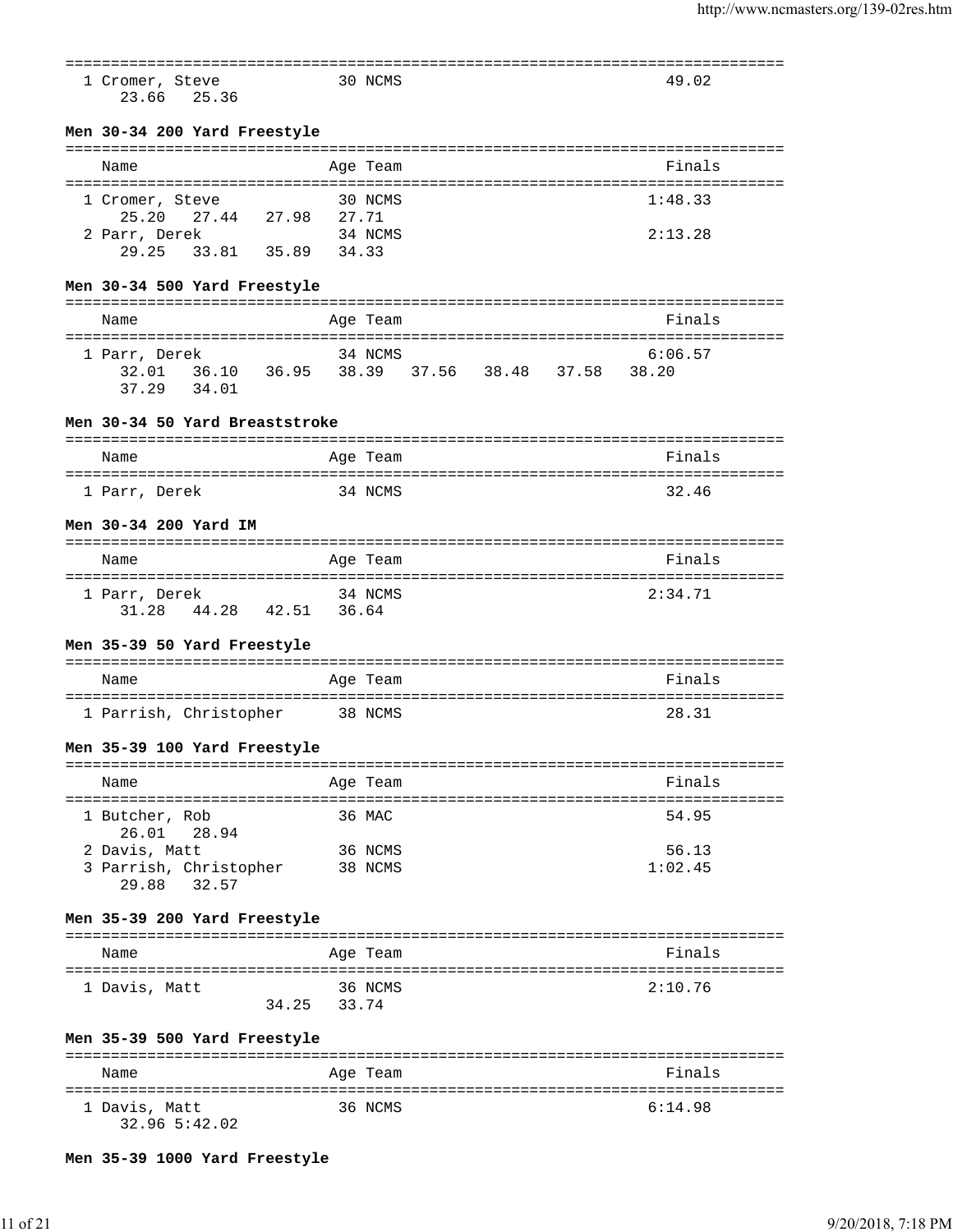| Name                                                            | Age Team | Finals                                         |
|-----------------------------------------------------------------|----------|------------------------------------------------|
| 1 Davis, Matt<br>39.88 39.03 36.62                              | 36 NCMS  | 12:49.80                                       |
| Men 35-39 100 Yard Breaststroke                                 |          |                                                |
| Name                                                            | Age Team | Finals                                         |
| 1 Butcher, Rob<br>29.35 33.56                                   | 36 MAC   | 1:02.91                                        |
| Men 35-39 200 Yard Breaststroke                                 |          |                                                |
| Name                                                            | Age Team | Finals                                         |
| 1 Butcher, Rob<br>32.81   37.71   39.85   40.16                 | 36 MAC   | 2:30.53                                        |
| Men 35-39 50 Yard Butterfly                                     |          |                                                |
| Name                                                            | Age Team | Finals                                         |
| 1 Lane, Will<br>2 Parrish, Christopher 38 NCMS                  | 38 NCMS  | 25.63<br>34.18                                 |
| Men 35-39 100 Yard Butterfly                                    |          |                                                |
| Name                                                            | Age Team | Finals                                         |
| 1 Parrish, Christopher<br>34.76 42.44                           | 38 NCMS  | ===================================<br>1:17.20 |
| Men 35-39 100 Yard IM                                           |          |                                                |
| Name                                                            | Age Team | Finals                                         |
| 1 Butcher, Rob                                                  | 36 MAC   | 1:02.23                                        |
| 31.72<br>30.51<br>2 Parrish, Christopher 38 NCMS<br>36.33 38.95 |          | 1:15.28                                        |
| Men 35-39 200 Yard IM                                           |          |                                                |
| Name                                                            | Age Team | Finals                                         |
| 1 Davis, Matt<br>32.11 39.50 45.17 33.01                        | 36 NCMS  | 2:29.79                                        |
| Men 40-44 50 Yard Freestyle                                     |          |                                                |
| Name                                                            | Age Team | Finals                                         |
| 1 Anderson, Peter                                               | 43 RMYM  | 23.46                                          |
| Men 40-44 100 Yard Freestyle                                    |          |                                                |
| Name                                                            | Age Team | ----------------------------------<br>Finals   |
| 1 Kern, Paul<br>34.15<br>30.23                                  | 40 NCMS  | 1:04.38                                        |

## **Men 40-44 200 Yard Freestyle**

#### ===============================================================================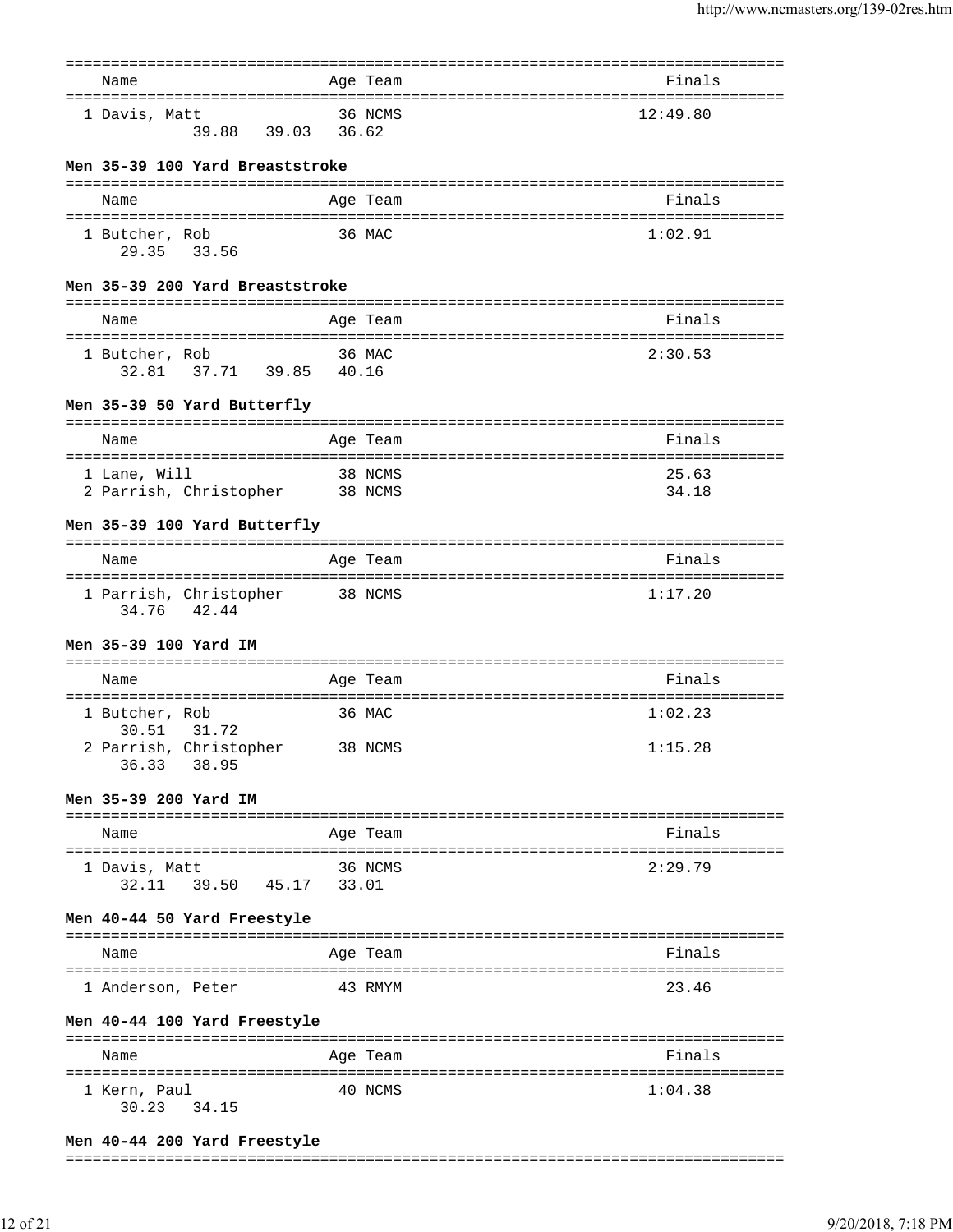| Name                                                    | Age Team                                                   | Finals              |
|---------------------------------------------------------|------------------------------------------------------------|---------------------|
| ====================================<br>1 Barndt, Brian | :================================<br>41 NCMS               | --------<br>2:32.31 |
| Men 40-44 500 Yard Freestyle                            |                                                            |                     |
| Name                                                    | Age Team                                                   | Finals              |
| 1 Anderson, Peter<br>37.25 35.42                        | 43 RMYM<br>30.60 34.46 34.88 34.91 35.49 35.52 36.20 37.15 | 5:51.88             |
| Men 40-44 50 Yard Backstroke                            |                                                            |                     |
| Name                                                    | Age Team                                                   | Finals              |
| 1 Barndt, Brian                                         | 41 NCMS                                                    | 32.86               |
| Men 40-44 100 Yard Backstroke                           |                                                            |                     |
| Name                                                    | Age Team                                                   | Finals              |
| 1 Barndt, Brian<br>39.75 39.52                          | 41 NCMS                                                    | 1:19.27             |
| Men 40-44 50 Yard Breaststroke                          |                                                            |                     |
| Name                                                    | Age Team                                                   | Finals              |
| 1 Barndt, Brian                                         | 41 NCMS                                                    | 38.22               |
| Men 40-44 100 Yard Breaststroke                         |                                                            |                     |
|                                                         |                                                            |                     |
| Name                                                    | Age Team                                                   | Finals              |
| 1 Kern, Paul<br>37.68<br>43.26                          | 40 NCMS                                                    | 1:20.94             |
| Men 40-44 50 Yard Butterfly                             |                                                            |                     |
| Name                                                    | Age Team                                                   | Finals              |
| ==================================<br>1 Anderson, Peter | ============================<br>43 RMYM                    | 26.02               |
| Men 40-44 100 Yard Butterfly                            |                                                            |                     |
| Name                                                    | Age Team                                                   | Finals              |
|                                                         |                                                            |                     |
| 1 Anderson, Peter<br>27.08<br>30.26                     | 43 RMYM                                                    | 57.34               |
| Men 40-44 100 Yard IM                                   |                                                            |                     |
| Name                                                    | Age Team                                                   | Finals              |
| 1 Kern, Paul<br>35.23 39.03                             | 40 NCMS                                                    | 1:14.26             |
| Men 40-44 200 Yard IM                                   |                                                            |                     |
| Name                                                    | Age Team                                                   | Finals              |
| -- Kern, Paul                                           | 40 NCMS                                                    | ΝS                  |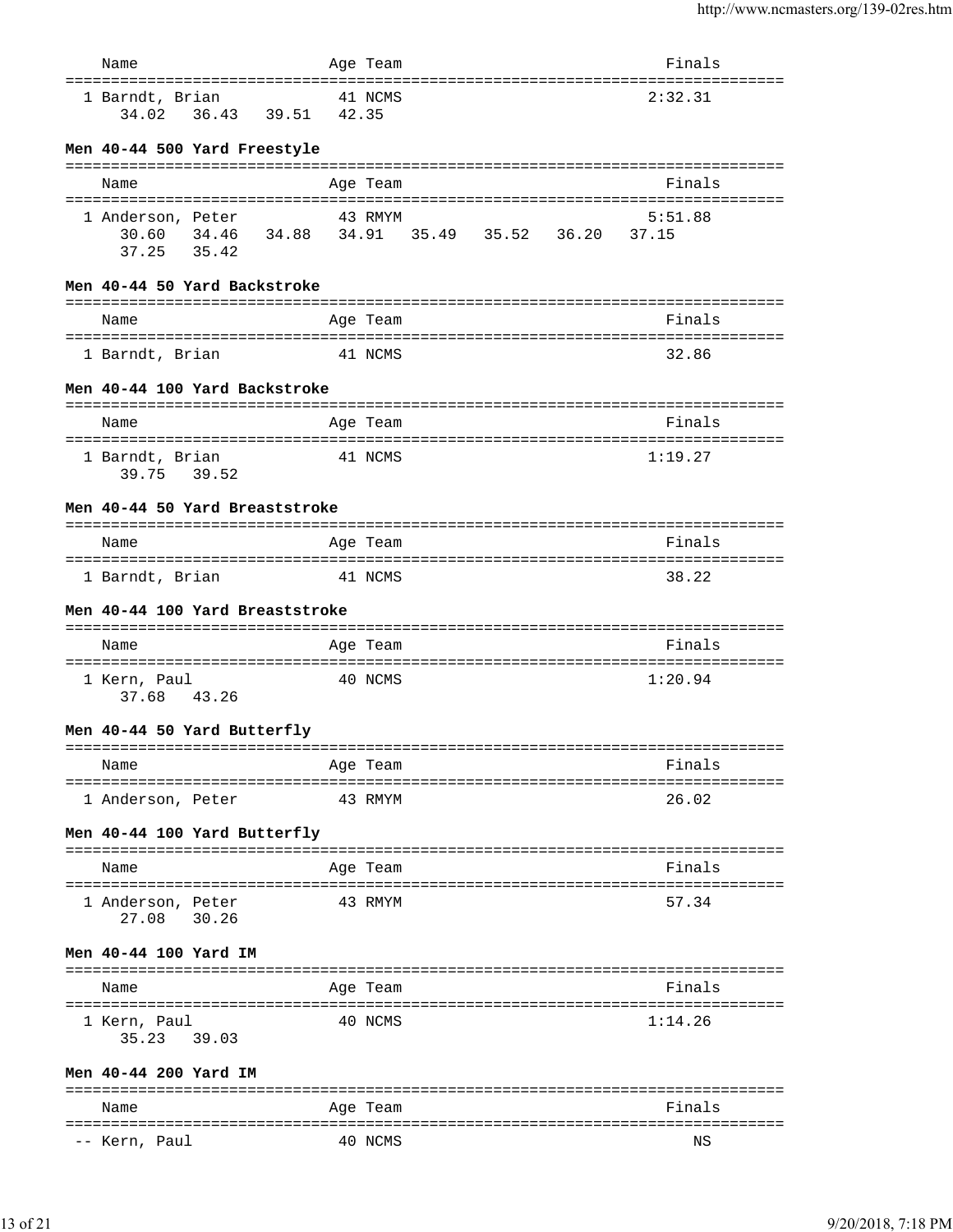# **Men 45-49 50 Yard Freestyle**

| Name             | Age Team | Finals |
|------------------|----------|--------|
| 1 Blank, Jon     | 48 RAM   | 23.79  |
| 2 Williams, Ned  | 48 CSM   | 25.85  |
| 3 Haller, Fritz  | 49 UNAT  | 26.73  |
| -- Schmitz, Bob  | 46 DUKE  | ΝS     |
| -- Gilmore, John | 45 RAM   | NS     |

# **Men 45-49 100 Yard Freestyle**

| Name                             | Age Team | Finals |
|----------------------------------|----------|--------|
| 1 Johnson, Steven<br>27.10 28.60 | 48 RAM   | 55.70  |
| 2 Williams, Ned<br>27.52 30.52   | 48 CSM   | 58.04  |

| 3 Adams, Bob     | 49 NCMS | 1:10.22 |
|------------------|---------|---------|
| 34.79 35.43      |         |         |
| -- Gilmore, John | 45 RAM  | ΝS      |
| -- Schmitz, Bob  | 46 DUKE | ΝS      |

# **Men 45-49 200 Yard Freestyle**

| Name              |       |       |       | Age Team | Finals  |
|-------------------|-------|-------|-------|----------|---------|
| 1 Johnson, Steven |       |       |       | 48 RAM   | 2:04.22 |
| 29.48 31.81       |       | 31.84 | 31.09 |          |         |
| 2 Williams, Ned   |       |       |       | 48 CSM   | 2:06.74 |
| 29.90             | 32.94 | 32.48 | 31.42 |          |         |

#### **Men 45-49 1000 Yard Freestyle**

| Name         |       |       | Age Team |       |       |       | Finals   |  |
|--------------|-------|-------|----------|-------|-------|-------|----------|--|
| 1 Adams, Bob |       |       | 49 NCMS  |       |       |       | 14:12.97 |  |
| 39.86        | 42.18 | 42.28 | 43.01    | 43.91 | 43.68 | 43.41 | 42.79    |  |
| 43.47        | 43.44 | 42.72 | 42.90    | 43.45 | 42.85 | 44.28 | 43.07    |  |
| 41.58        | 42.44 | 42.56 | 39 09    |       |       |       |          |  |

## **Men 45-49 50 Yard Backstroke**

| Name            | Age Team | Finals |
|-----------------|----------|--------|
| 1 Williams, Ned | 48 CSM   | 32.90  |

## **Men 45-49 100 Yard Backstroke**

| Name           | Age Team | Finals  |
|----------------|----------|---------|
| 1 Adams, Bob   | 49 NCMS  | 1:28.71 |
| 44.27<br>44.44 |          |         |

## **Men 45-49 50 Yard Breaststroke**

| Name             | Age Team | Finals |  |  |  |  |  |
|------------------|----------|--------|--|--|--|--|--|
|                  |          |        |  |  |  |  |  |
| 1 Blank, Jon     | 48 RAM   | 29.91  |  |  |  |  |  |
| -- Gilmore, John | 45 RAM   | ΝS     |  |  |  |  |  |
| -- Schmitz, Bob  | 46 DUKE  | ΝS     |  |  |  |  |  |

## **Men 45-49 100 Yard Breaststroke**

| ---<br>____ |                                          | ------------- |
|-------------|------------------------------------------|---------------|
| Name        | Aqe<br>$\sim$<br>คลm<br>سما<br>-<br>$ -$ | na<br>--      |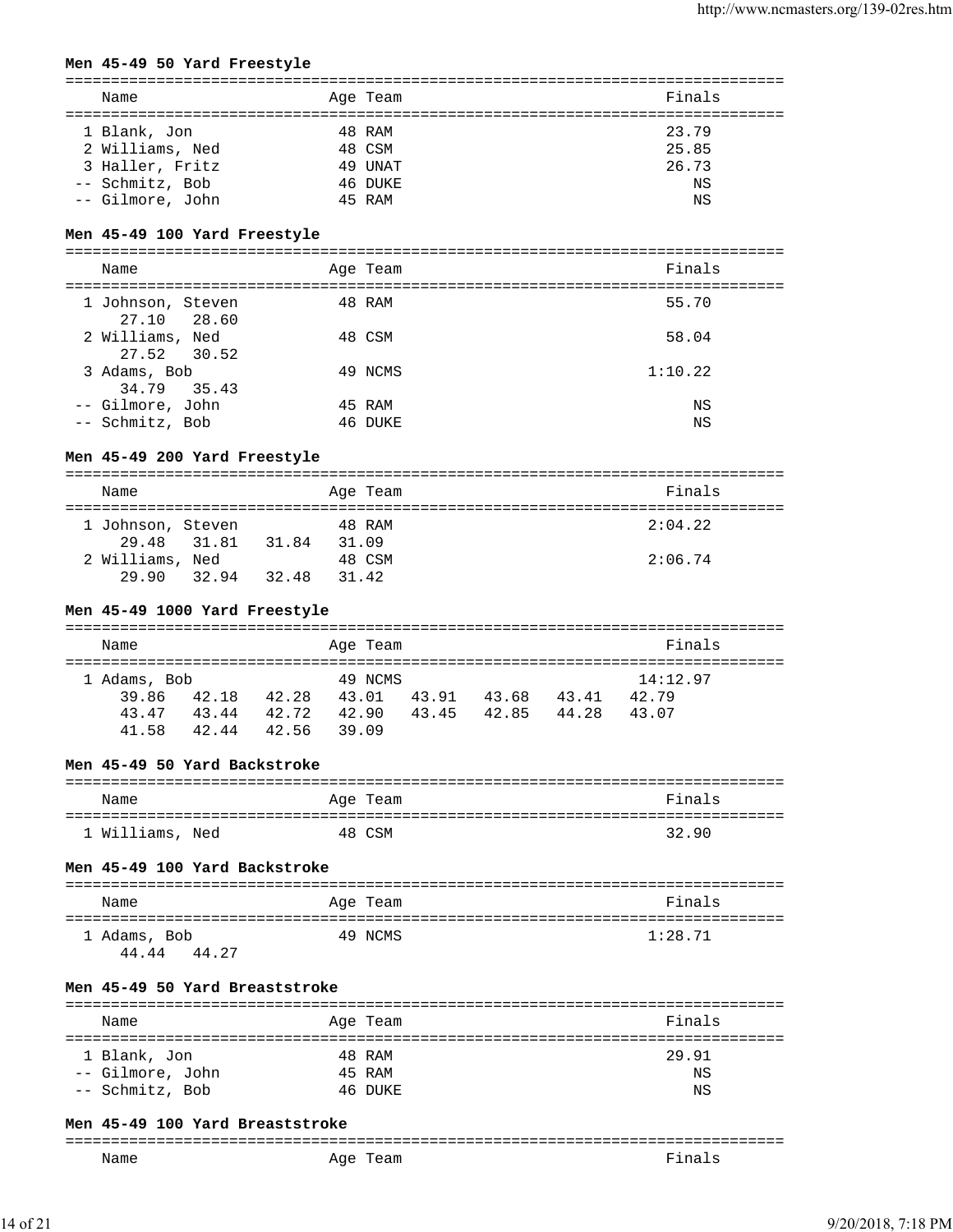| 1 Blank, Jon<br>33.25<br>30.13                                 |       | 48 RAM   |                                   | 1:03.38                            |
|----------------------------------------------------------------|-------|----------|-----------------------------------|------------------------------------|
| 2 Adams, Bob<br>47.39<br>50.36                                 |       | 49 NCMS  |                                   | 1:37.75                            |
| -- Gilmore, John                                               |       | 45 RAM   |                                   |                                    |
|                                                                |       |          |                                   | ΝS                                 |
| -- Schmitz, Bob                                                |       | 46 DUKE  |                                   | ΝS                                 |
| Men 45-49 50 Yard Butterfly                                    |       |          |                                   |                                    |
| Name                                                           |       | Age Team |                                   | Finals                             |
| 1 Blank, Jon                                                   |       | 48 RAM   |                                   | 26.07                              |
| 2 Haller, Fritz                                                |       | 49 UNAT  |                                   | 30.67                              |
|                                                                |       |          |                                   |                                    |
| Men 45-49 100 Yard IM                                          |       |          |                                   |                                    |
| Name                                                           |       | Age Team |                                   | Finals                             |
| 1 Adams, Bob                                                   |       | 49 NCMS  |                                   | 1:24.90                            |
| 40.09 44.81<br>-- Schmitz, Bob                                 |       | 46 DUKE  |                                   | NS                                 |
| Men 45-49 200 Yard IM                                          |       |          |                                   |                                    |
| Name                                                           |       | Age Team |                                   | ========================<br>Finals |
| -----------------------------------                            |       |          |                                   |                                    |
| 1 Johnson, Steven                                              |       | 48 RAM   |                                   | 2:25.08                            |
| 28.93<br>37.56<br>44.42                                        | 34.17 |          |                                   |                                    |
| Men 50-54 50 Yard Freestyle                                    |       |          |                                   |                                    |
| Name                                                           |       | Age Team |                                   | Finals                             |
| 1 Spencer, Mike                                                |       | 51 RAM   |                                   | 26.01                              |
| 2 Miller, Jamie                                                |       | 54 NCMS  |                                   | 34.45                              |
| Men 50-54 100 Yard Freestyle<br>============================== |       |          |                                   |                                    |
| Name                                                           |       | Age Team | ================================= | Finals<br>====================     |
| 1 Spencer, Mike                                                |       | 51 RAM   |                                   | 57.43                              |
| 27.60<br>29.83                                                 |       |          |                                   |                                    |
| 2 Stevens, Ricky                                               |       | 54 NCMS  |                                   | 1:01.98                            |
| 30.40<br>31.58                                                 |       |          |                                   |                                    |
| 3 Miller, Jamie                                                |       | 54 NCMS  |                                   | 1:23.26                            |
| 38.60 44.66<br>4 Dalton, Mike                                  |       | 54 NCMS  |                                   | 1:24.99                            |
| 40.53 44.46                                                    |       |          |                                   |                                    |
| Men 50-54 500 Yard Freestyle                                   |       |          |                                   |                                    |
| Name                                                           |       | Age Team |                                   | Finals                             |
|                                                                |       |          |                                   |                                    |
| 1 Miller, Jamie<br>55.75<br>45.49                              |       | 54 NCMS  |                                   | 9:08.20                            |
| -- Smith, Mark                                                 |       | 53 DAMA  |                                   | <b>SCR</b>                         |
| Men 50-54 1000 Yard Freestyle                                  |       |          |                                   |                                    |
| Name                                                           |       | Age Team |                                   | Finals                             |
|                                                                |       |          |                                   |                                    |
| 1 Dalton, Mike                                                 |       | 54 NCMS  |                                   | 16:59.01                           |
| 43.94 49.12 50.04 50.98 52.06 52.56 52.86                      |       |          |                                   | 53.32                              |
| 52.36 52.00 52.01 52.63                                        |       |          | 52.47 51.84 51.26                 | 51.76                              |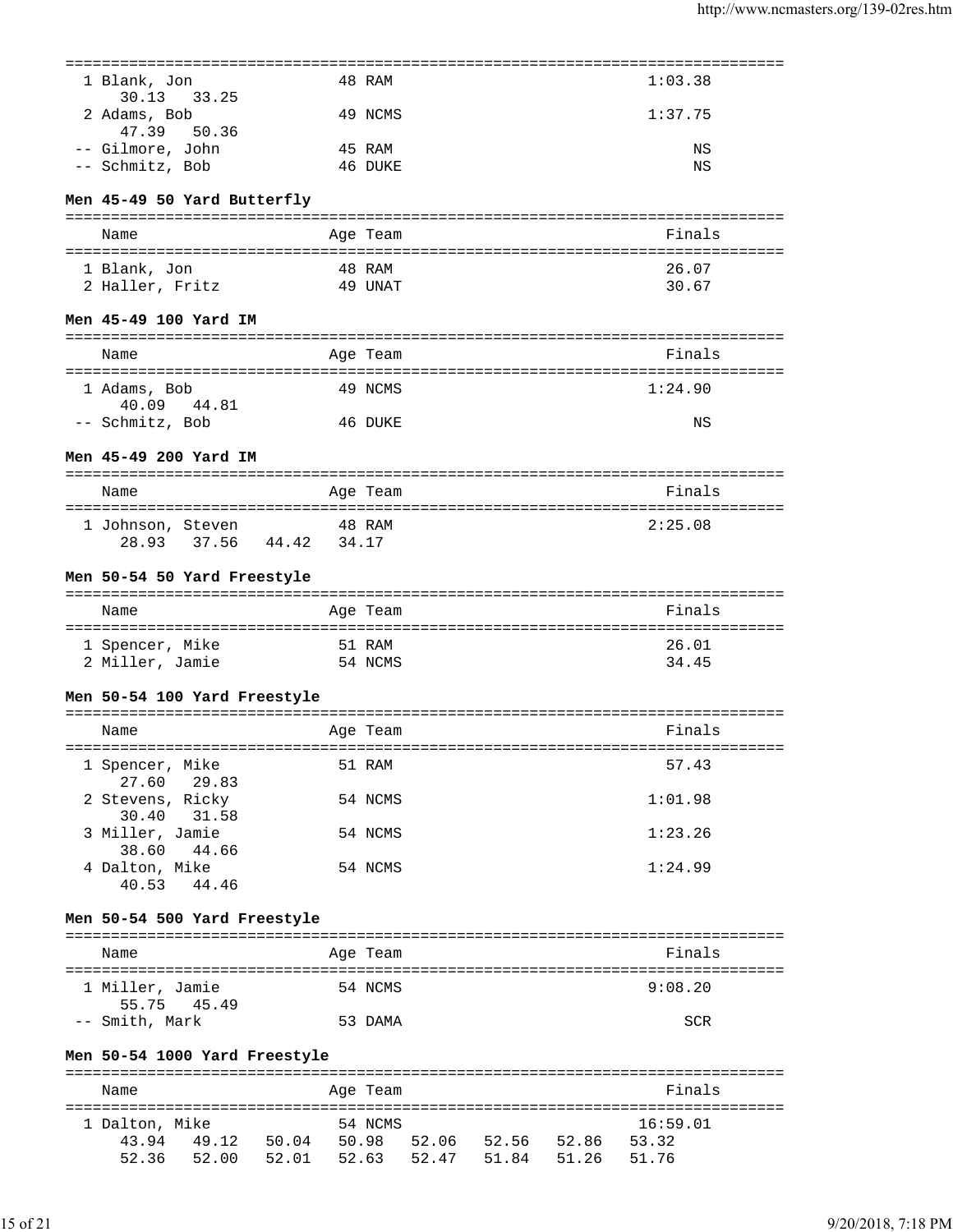| 52.12<br>51.06                        | 48.85 | 45.77          |                             |             |                   |       |                     |  |
|---------------------------------------|-------|----------------|-----------------------------|-------------|-------------------|-------|---------------------|--|
| 2 Smith, Mark<br>51.49 53.97<br>43.82 |       | 54.99          | 53 DAMA                     | 54.61 57.00 |                   |       | 18:10.50            |  |
| 55.31 55.45                           | 55.24 | 55.34          |                             | 55.75 55.00 |                   | 56.09 | 56.97               |  |
| 55.60 55.22                           | 55.39 | 52.53          |                             |             |                   |       |                     |  |
| 3 Miller, Jamie                       |       |                | 54 NCMS                     |             |                   |       | 18:27.42            |  |
|                                       | 57.60 | 55.43          |                             |             | 55.39 55.94 56.52 |       | 57.97               |  |
| 57.55 57.33<br>55.11 56.44 54.81      | 57.23 | 57.43<br>48.93 |                             | 56.20 54.21 |                   | 57.45 | 57.21               |  |
|                                       |       |                |                             |             |                   |       |                     |  |
| Men 50-54 50 Yard Backstroke          |       |                |                             |             |                   |       |                     |  |
| Name                                  |       |                | Age Team                    |             |                   |       | Finals              |  |
| 1 Stevens, Ricky                      |       |                | 54 NCMS                     |             |                   |       | 32.57               |  |
| Men 50-54 100 Yard Backstroke         |       |                |                             |             |                   |       |                     |  |
| Name                                  |       |                | Age Team                    |             |                   |       | Finals              |  |
| 1 Stevens, Ricky                      |       |                | 54 NCMS                     |             |                   |       | 1:12.53             |  |
| 34.90 37.63                           |       |                |                             |             |                   |       |                     |  |
| Men 50-54 200 Yard Backstroke         |       |                |                             |             |                   |       |                     |  |
| Name                                  |       |                | Age Team                    |             |                   |       | Finals              |  |
|                                       |       |                |                             |             |                   |       |                     |  |
| 1 Stevens, Ricky<br>40.75             |       | 47.39          | 54 NCMS                     |             |                   |       | 3:02.49             |  |
|                                       |       |                |                             |             |                   |       |                     |  |
| Men 50-54 50 Yard Butterfly           |       |                |                             |             |                   |       |                     |  |
|                                       |       |                |                             |             |                   |       |                     |  |
| Name                                  |       |                | Age Team                    |             |                   |       | Finals              |  |
|                                       |       |                |                             |             |                   |       |                     |  |
| 1 Spencer, Mike                       |       |                | 51 RAM                      |             |                   |       | 28.03               |  |
| Men 50-54 100 Yard Butterfly          |       |                |                             |             |                   |       |                     |  |
|                                       |       |                |                             |             |                   |       |                     |  |
| Name                                  |       |                | Age Team                    |             |                   |       | Finals              |  |
| 1 Spencer, Mike<br>29.84 34.79        |       |                | 51 RAM                      |             |                   |       | 1:04.63             |  |
| Men 50-54 100 Yard IM                 |       |                |                             |             |                   |       |                     |  |
|                                       |       |                |                             |             |                   |       |                     |  |
| Name                                  |       |                | Age Team                    |             |                   |       | Finals              |  |
| 1 Miller, Jamie                       |       |                | 54 NCMS                     |             |                   |       | 1:40.34             |  |
| 43.96<br>56.38                        |       |                |                             |             |                   |       |                     |  |
| Men 55-59 50 Yard Freestyle           |       |                |                             |             |                   |       |                     |  |
| Name                                  |       |                | Age Team                    |             |                   |       | Finals              |  |
|                                       |       |                |                             |             |                   |       |                     |  |
| 1 Long, Doug                          |       |                | 55 TGM                      |             |                   |       | 26.32               |  |
| 2 Fox, Keith                          |       |                | 55 NCMS                     |             |                   |       | 30.60               |  |
| Men 55-59 100 Yard Freestyle          |       |                |                             |             |                   |       |                     |  |
| Name                                  |       |                |                             |             |                   |       | Finals              |  |
| ===================                   |       |                | Age Team<br>:============== |             |                   |       | :================== |  |

**Men 55-59 200 Yard Freestyle**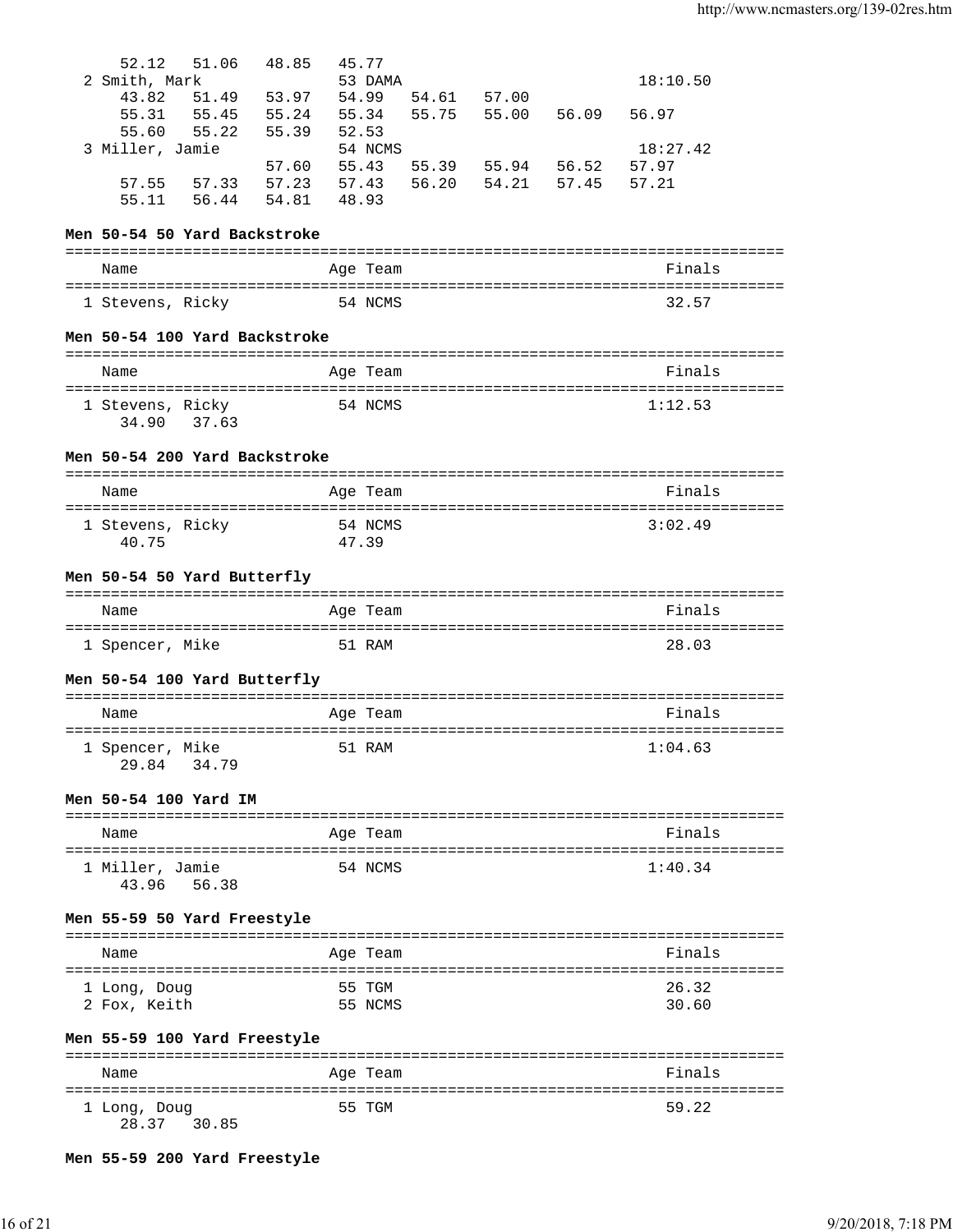| Name                      |       |       | Age Team        | Finals  |
|---------------------------|-------|-------|-----------------|---------|
| 1 Lysaght, Chuck<br>34.38 | 38.46 | 41.70 | 58 RAM<br>40.83 | 2:35.37 |

# **Men 55-59 500 Yard Freestyle**

| Name                               |                |       | Age Team              |       |       | Finals           |  |
|------------------------------------|----------------|-------|-----------------------|-------|-------|------------------|--|
| 1 Lysaght, Chuck<br>35.20<br>43.65 | 39.51<br>42.24 | 42.10 | 58 RAM<br>42.65 43.25 | 42.95 | 43.15 | 6:58.33<br>43.63 |  |

# **Men 55-59 1000 Yard Freestyle**

| Name             |       |       | Age Team |       |       |       | Finals   |  |
|------------------|-------|-------|----------|-------|-------|-------|----------|--|
| 1 Lysaght, Chuck |       |       | 58 RAM   |       |       |       | 14:20.80 |  |
| 36.68            | 40.45 | 42.72 | 43.24    | 43.56 | 43.93 | 43.49 | 43.63    |  |
| 43.44            | 44.10 | 43.43 | 43.93    | 43.71 | 44.16 | 44.23 | 43.43    |  |
| 43.49            | 43.58 | 44.01 | 41.59    |       |       |       |          |  |
| 2 McKee, David   |       |       | 56 DUKE  |       |       |       | 15:20.70 |  |
| 39.11            | 43.46 | 45.00 | 46.68    | 47.25 | 47.38 | 47.05 | 46.17    |  |
| 46.98            | 46.56 | 46.56 | 46.70    | 47.01 | 46.75 | 46.73 | 46.50    |  |
| 46.76            | 47.12 | 46.90 | 44.03    |       |       |       |          |  |

## **Men 55-59 50 Yard Backstroke**

| Name         | Age Team | Finals |
|--------------|----------|--------|
| 1 Long, Doug | 55 TGM   | 31.58  |
| 2 Fox, Keith | 55 NCMS  | 36.22  |

# **Men 55-59 100 Yard Backstroke**

| Name                        | Age Team | Finals  |
|-----------------------------|----------|---------|
| 1 Long, Doug<br>33.06 35.54 | 55 TGM   | 1:08.60 |

## **Men 55-59 50 Yard Breaststroke**

| Name             | Age Team | Finals |
|------------------|----------|--------|
| 1 Fox, Keith     | 55 NCMS  | 41.67  |
| 2 Lysaght, Chuck | 58 RAM   | 42.94  |

# **Men 55-59 100 Yard Breaststroke**

| Name                      |       | Age Team | Finals  |
|---------------------------|-------|----------|---------|
| 1 Lysaght, Chuck<br>43.64 | 49.66 | 58 RAM   | 1:33.30 |

# **Men 55-59 100 Yard IM**

| Name                        | Age Team | Finals  |
|-----------------------------|----------|---------|
| 1 Long, Doug<br>32.71 37.19 | 55 TGM   | 1:09.90 |
| 2 Fox, Keith<br>37.46 43.06 | 55 NCMS  | 1:20.52 |

## **Men 60-64 50 Yard Freestyle**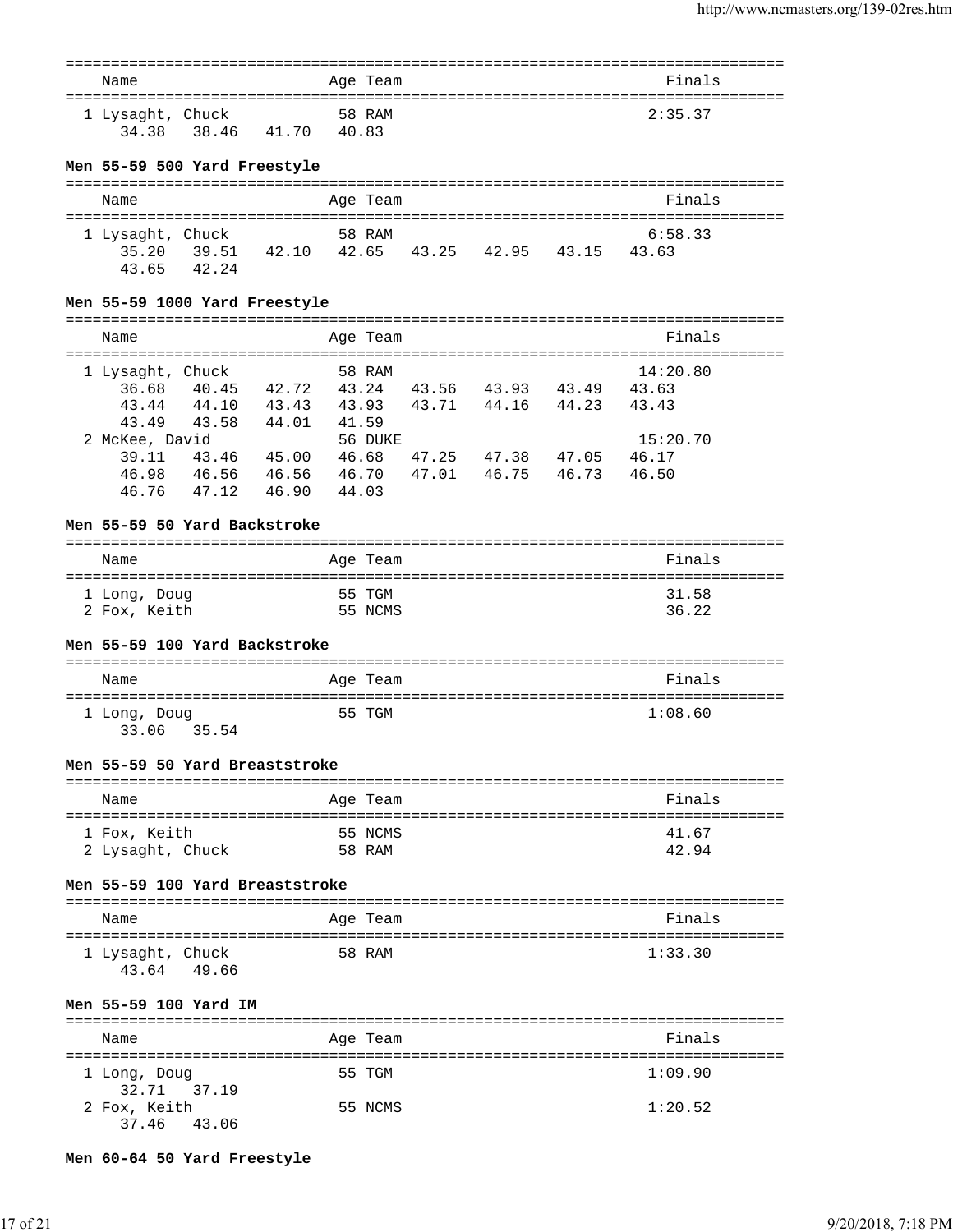|                               |                     |                             |        | :======         |       |                     |                     |                                               |
|-------------------------------|---------------------|-----------------------------|--------|-----------------|-------|---------------------|---------------------|-----------------------------------------------|
| Name                          |                     |                             |        | Age Team        |       |                     |                     | Finals                                        |
| 1 Richelson, Andrew           |                     |                             |        | 61 TMS          |       |                     |                     | ====================================<br>29.09 |
| 2 Calandro, James             |                     |                             |        | 63 MAC          |       |                     |                     | 29.60                                         |
| -- McDonald, Mike             |                     |                             |        | 64 MAC          |       |                     |                     | NS                                            |
|                               |                     |                             |        |                 |       |                     |                     |                                               |
| Men 60-64 100 Yard Freestyle  |                     |                             |        |                 |       |                     |                     |                                               |
| Name                          |                     |                             |        | Age Team        |       |                     |                     | Finals                                        |
| 1 Calandro, James             |                     |                             |        | 63 MAC          |       |                     |                     | 1:11.00                                       |
| -- McDonald, Mike             |                     |                             | 64 MAC |                 |       |                     |                     | NS                                            |
| Men 60-64 50 Yard Backstroke  |                     |                             |        |                 |       |                     |                     |                                               |
| Name                          |                     |                             |        | Age Team        |       |                     |                     | Finals                                        |
| -- McDonald, Mike             |                     |                             |        | 64 MAC          |       |                     |                     | ΝS                                            |
| Men 60-64 100 Yard Backstroke |                     |                             |        |                 |       |                     |                     |                                               |
| Name                          |                     |                             |        | Age Team        |       |                     |                     | Finals                                        |
|                               |                     |                             |        |                 |       |                     |                     |                                               |
| -- McDonald, Mike             |                     |                             |        | 64 MAC          |       |                     |                     | $_{\rm NS}$                                   |
| Men 60-64 50 Yard Butterfly   |                     | --------------------------- |        |                 |       |                     |                     |                                               |
| Name                          |                     |                             |        | Age Team        |       |                     |                     | Finals                                        |
| 1 Richelson, Andrew           |                     |                             | 61 TMS |                 |       |                     |                     | 32.70                                         |
| 2 Calandro, James             |                     |                             |        | 63 MAC          |       |                     |                     | 37.13                                         |
| Men 65-69 50 Yard Freestyle   |                     |                             |        |                 |       |                     |                     |                                               |
| Name                          |                     |                             |        | Age Team        |       |                     |                     | Finals                                        |
|                               |                     |                             |        |                 |       |                     |                     |                                               |
| 1 White, Bernie               |                     |                             |        | 65 CSM          |       |                     |                     | 32.06                                         |
| Men 65-69 200 Yard Freestyle  |                     |                             |        |                 |       |                     |                     | =========================                     |
| Name                          |                     |                             |        | Age Team        |       |                     |                     | Finals                                        |
|                               |                     |                             |        |                 |       |                     |                     |                                               |
| 1 Fletcher, Doug<br>41.00     | 44.77               | 56.58                       |        | 66 RAM<br>51.50 |       |                     |                     | 3:13.85                                       |
| Men 65-69 500 Yard Freestyle  |                     |                             |        |                 |       |                     |                     |                                               |
| Name                          |                     |                             |        | Age Team        |       |                     |                     | Finals                                        |
|                               |                     |                             |        |                 |       |                     |                     |                                               |
| 1 White, Bernie<br>41.83      | 44.77 46.47         |                             |        | 65 CSM          |       |                     | 47.21 45.81 1:32.05 | 7:34.32                                       |
| 41.71                         |                     |                             |        |                 |       |                     |                     |                                               |
| 2 Fletcher, Doug              |                     |                             |        | 66 RAM          |       |                     |                     | 8:20.48                                       |
| 41.96<br>51.43 48.90          | 48.34               | 50.10                       |        | 51.18           |       | 52.60 52.11 52.93   |                     | 50.93                                         |
| Men 65-69 1000 Yard Freestyle |                     |                             |        |                 |       |                     |                     |                                               |
|                               |                     |                             |        |                 |       |                     |                     |                                               |
| Name                          |                     |                             |        | Age Team        |       |                     |                     | Finals                                        |
| 1 Fletcher, Doug              |                     |                             |        | 66 RAM          |       |                     |                     | 16:45.99                                      |
| 43.71                         | 47.82  49.29  49.90 |                             |        |                 | 50.33 | 51.18               | 50.89               | 50.74                                         |
| 51.26                         | 51.03               | 51.96 51.21                 |        |                 |       | 51.61  50.99  51.42 |                     | 50.59                                         |

52.43 50.76 50.49 48.38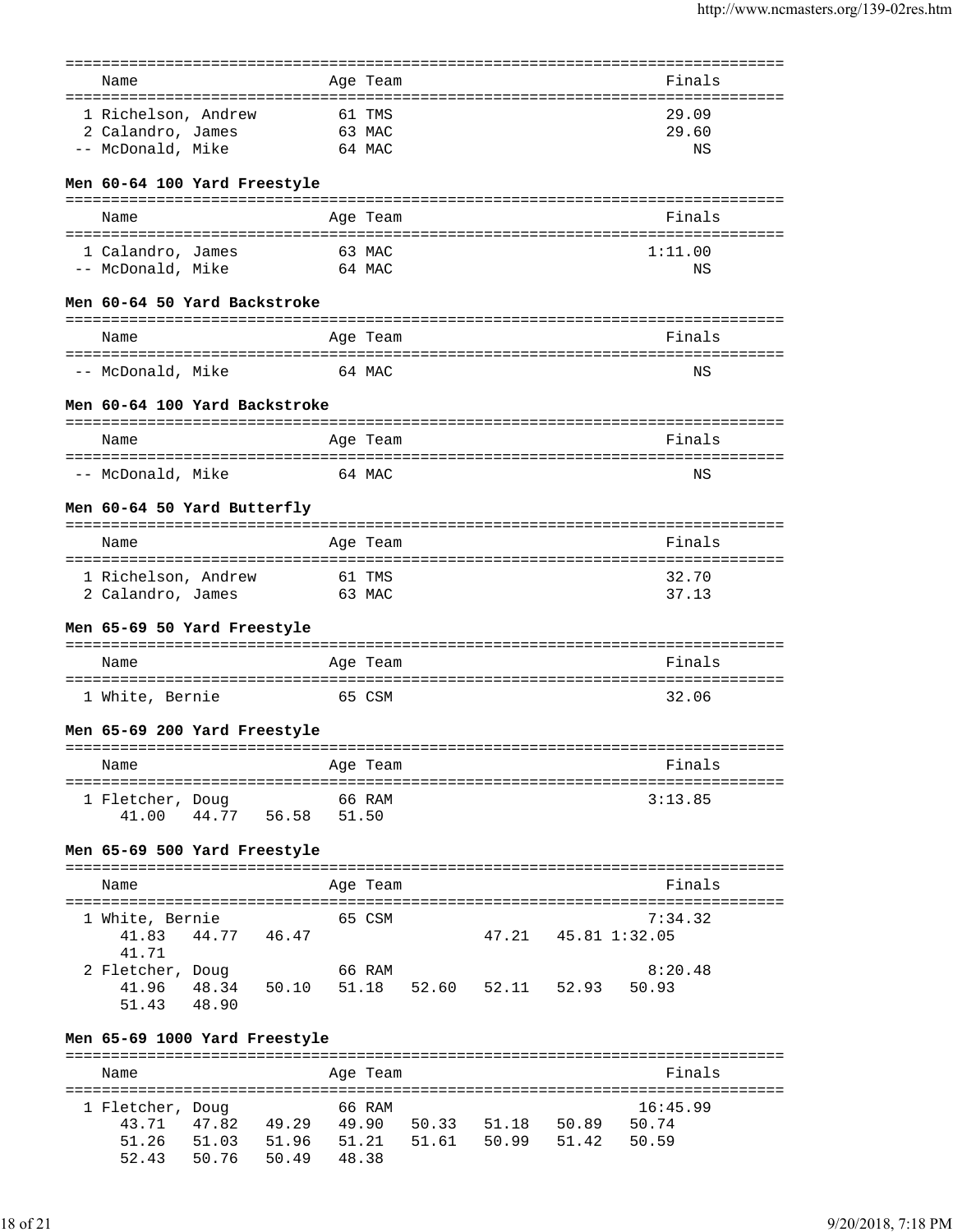| Men 65-69 50 Yard Breaststroke         |                 |  |                         |         |
|----------------------------------------|-----------------|--|-------------------------|---------|
| Name                                   | Age Team        |  |                         | Finals  |
| 1 Fletcher, Doug                       | 66 RAM          |  |                         | 40.91   |
| Men 65-69 100 Yard Breaststroke        |                 |  |                         |         |
|                                        |                 |  |                         |         |
| Name                                   | Age Team        |  |                         | Finals  |
| 1 Fletcher, Doug<br>43.13 49.17        | 66 RAM          |  |                         | 1:32.30 |
| Men 65-69 100 Yard IM                  |                 |  |                         |         |
| Name                                   | Age Team        |  |                         | Finals  |
| 1 White, Bernie<br>40.22 42.21         | 65 CSM          |  |                         | 1:22.43 |
| Men 70-74 50 Yard Freestyle            |                 |  |                         |         |
| Name                                   | Age Team        |  |                         | Finals  |
| 1 Clark, Jerry                         | 71 CSM          |  |                         | 28.52   |
| -- Magnarella, Paul                    | 71 AMS          |  |                         | ΝS      |
| Men 70-74 100 Yard Freestyle           |                 |  |                         |         |
| Name                                   | Age Team        |  |                         | Finals  |
| -- Magnarella, Paul                    | 71 AMS          |  |                         | ΝS      |
| Men 70-74 200 Yard Freestyle           |                 |  |                         |         |
| Name                                   | Age Team        |  |                         | Finals  |
| 1 Clark, Jerry<br>34.78 37.19<br>32.17 | 71 CSM<br>38.97 |  |                         | 2:23.11 |
| Men 70-74 500 Yard Freestyle           |                 |  |                         |         |
| Name                                   | Age Team        |  |                         | Finals  |
| 1 Clark, Jerry                         | 71 CSM          |  |                         | 6:50.14 |
| 38.31 41.33 41.72<br>40.51 39.59       |                 |  | 41.88 41.87 41.34 41.03 | 42.56   |
| Men 70-74 1000 Yard Freestyle          |                 |  |                         |         |
| Name                                   | Age Team        |  |                         | Finals  |
| -- Clark, Jerry                        | 71 CSM          |  |                         | SCR     |
| Men 70-74 50 Yard Backstroke           |                 |  |                         |         |
| Name                                   | Age Team        |  |                         | Finals  |
| -- Magnarella, Paul                    | 71 AMS          |  |                         | ΝS      |
| Men 70-74 50 Yard Breaststroke         |                 |  |                         |         |
|                                        |                 |  |                         |         |

| Name<br>____ | $\sim$ $\sim$<br>A<br>___ | $-$ 50 $\sigma$ |
|--------------|---------------------------|-----------------|
| $  -$        |                           | ---             |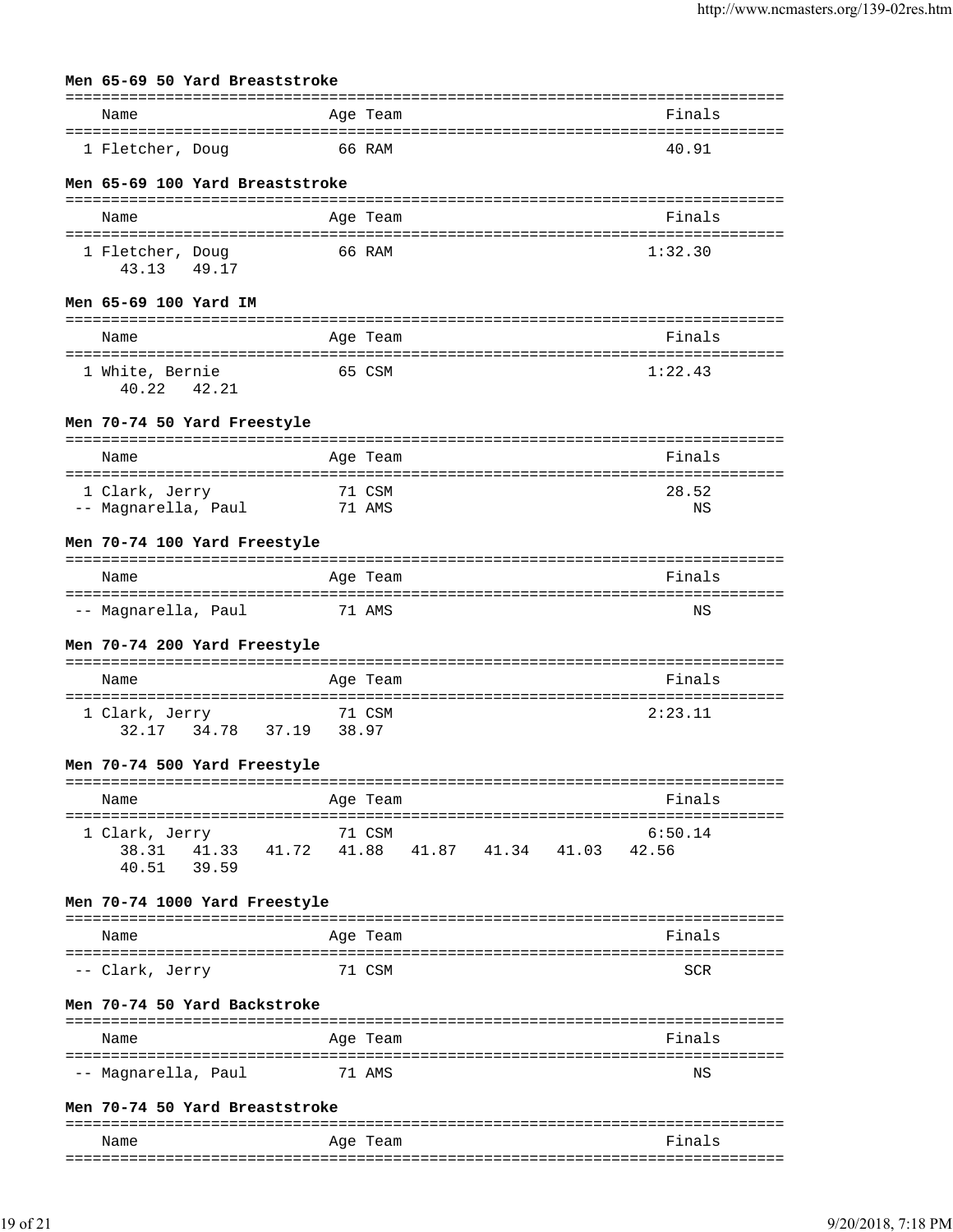| 1 Clark, Jerry                                          |       | 71 CSM   | 40.20                            |
|---------------------------------------------------------|-------|----------|----------------------------------|
| Men 70-74 100 Yard IM                                   |       |          |                                  |
| Name                                                    |       | Age Team | Finals                           |
| -- Magnarella, Paul                                     |       | 71 AMS   | ΝS                               |
| Men 75-79 50 Yard Freestyle                             |       |          |                                  |
| Name                                                    |       | Age Team | Finals                           |
| 1 Kortheuer, John                                       |       | 78 GCYM  | 31.42                            |
| 2 Webber, Dick                                          |       | 79 NCMS  | 32.22                            |
| Men 75-79 100 Yard Freestyle                            |       |          | ================================ |
| Name                                                    |       | Age Team | Finals                           |
| 1 Webber, Dick<br>37.71 39.90                           |       | 79 NCMS  | 1:17.61                          |
| Men 75-79 50 Yard Breaststroke                          |       |          |                                  |
| Name                                                    |       | Age Team | Finals                           |
| 1 Kortheuer, John                                       |       | 78 GCYM  | 38.92                            |
|                                                         |       |          |                                  |
| Men 75-79 100 Yard Breaststroke                         |       |          |                                  |
| Name                                                    |       | Age Team | Finals                           |
| 1 Kortheuer, John<br>43.46 45.98                        |       | 78 GCYM  | 1:29.44                          |
| Men 75-79 100 Yard IM                                   |       |          |                                  |
| Name                                                    |       | Age Team | Finals                           |
| 1 Webber, Dick<br>46.99 50.91                           |       | 79 NCMS  | 1:37.90                          |
| Women 18+ 200 Yard Medley Relay                         |       |          |                                  |
| Team                                                    |       |          | Finals                           |
| 1 DURHAM AREA MASTERS 'A'<br>44.65 23.52 34.04<br>34.92 |       |          | 2:17.13                          |
| Women 25+ 200 Yard Freestyle Relay                      |       |          |                                  |
| Team                                                    |       |          | Finals                           |
| 1 DURHAM AREA MASTERS 'A'                               |       |          | 2:02.00                          |
| 34.13 28.24 31.38<br>28.25                              |       |          |                                  |
| Men 18+ 200 Yard Freestyle Relay                        |       |          |                                  |
| Team                                                    |       |          | Finals                           |
| 1 NC MASTERS SWIMMING 'A'                               |       |          | 1:58.65                          |
| 25.53<br>31.00                                          | 35.15 | 26.97    |                                  |
| 2 RALEIGH AREA MASTERS 'A'<br>26.53 36.48 31.13         |       | 25.35    | 1:59.49                          |